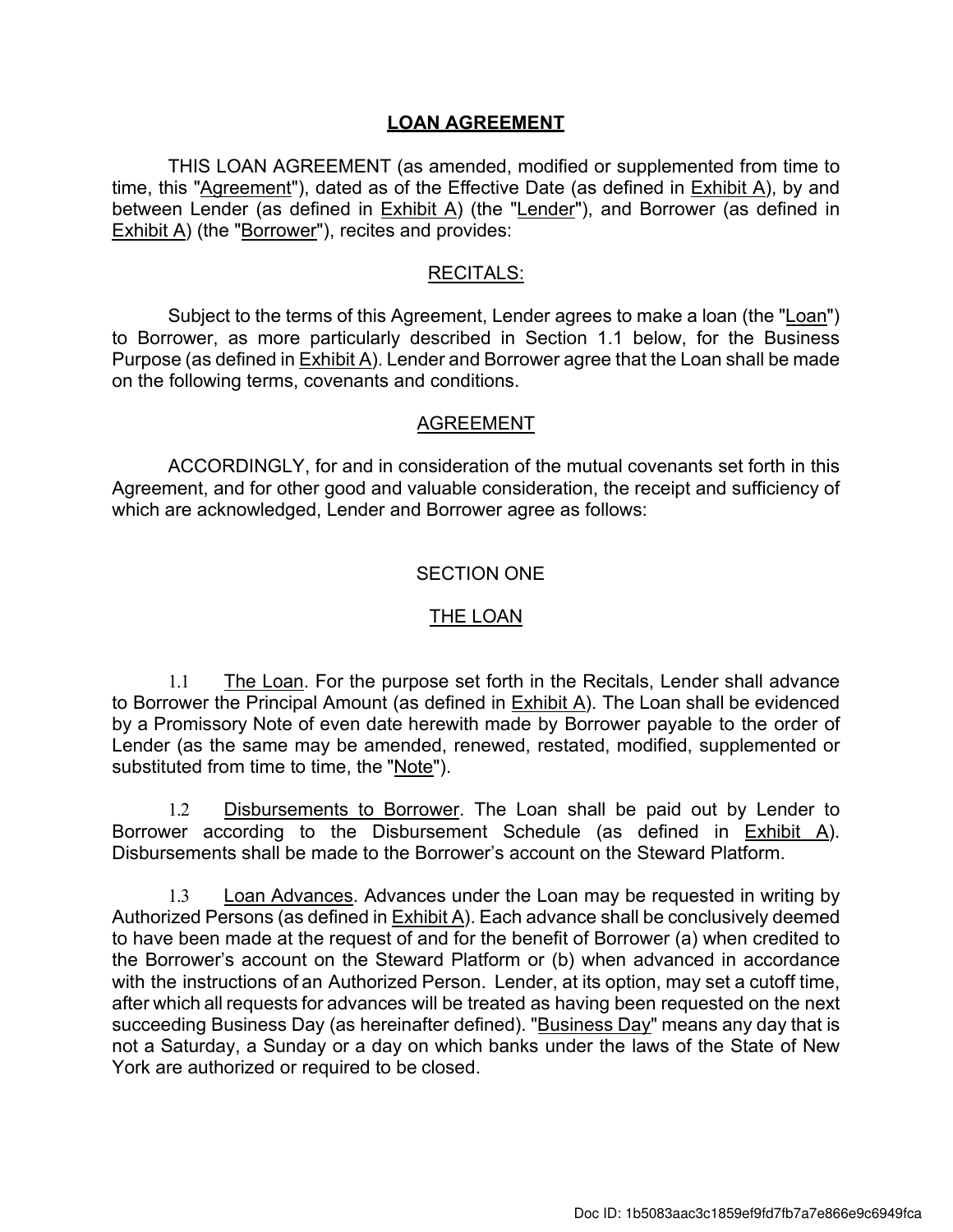1.4 Interest Rate. Interest shall be payable on the Loan at the rate provided in the Note.

1.5 No Obligation to Make Advances. Borrower agrees that Lender shall be under no obligation to make any advance under this Agreement, and that the decision to make any advance shall be made by Lender in its sole and absolute discretion.

## SECTION TWO

### CONDITIONS; COVENANTS; AND REPRESENTATIONS AND WARRANTIES

2.1 Conditions Precedent to Disbursement and Ongoing Covenants. In addition to any other conditions stated in this Agreement or the Note, the following must be satisfied prior to Lender making the disbursement contemplated under this Agreement and Borrower shall comply with the following covenants:

(a) Loan Documents and Other Documents. Receipt by Lender of appropriately completed and duly executed originals of this Agreement, the Note, a resolution of Borrower's members, managers, partners or board of directors, as the case may be, and a certificate of Borrower's certifying official certifying the corporate documents of Borrower and the identity and signature of Borrower's members, managers, partners or board of directors, as the case may be.

(b) No Default. No event shall have occurred and be continuing that constitutes an Event of Default or, with the giving of notice and/or the lapse of time, could constitute an Event of Default.

(c) Representations. All representations and warranties and statements contained in this Agreement, the Note and any and all documents delivered to Lender in connection with the Loan (including the application therefor) shall be true and correct in every material respect.

(d) Satisfactory Documents. All documents delivered pursuant to this Agreement, the Note or otherwise in connection with the Loan must be in form and substance satisfactory to Lender and its counsel, and all legal matters incident to this Agreement must be satisfactory to Lender's counsel.

(e) Additional Indebtedness. Borrower shall not incur any additional indebtedness other than the Loan without Lender's prior written consent in its sole and absolute discretion.

2.2 Representations and Warranties. Borrower is in compliance with respect to any and all regulations, orders, writs, injunctions or decrees of any court or other governmental instrumentality applicable to Borrower, and the execution and delivery of any of the documents related in any way to the Loan will not conflict with or result in the breach of any contract,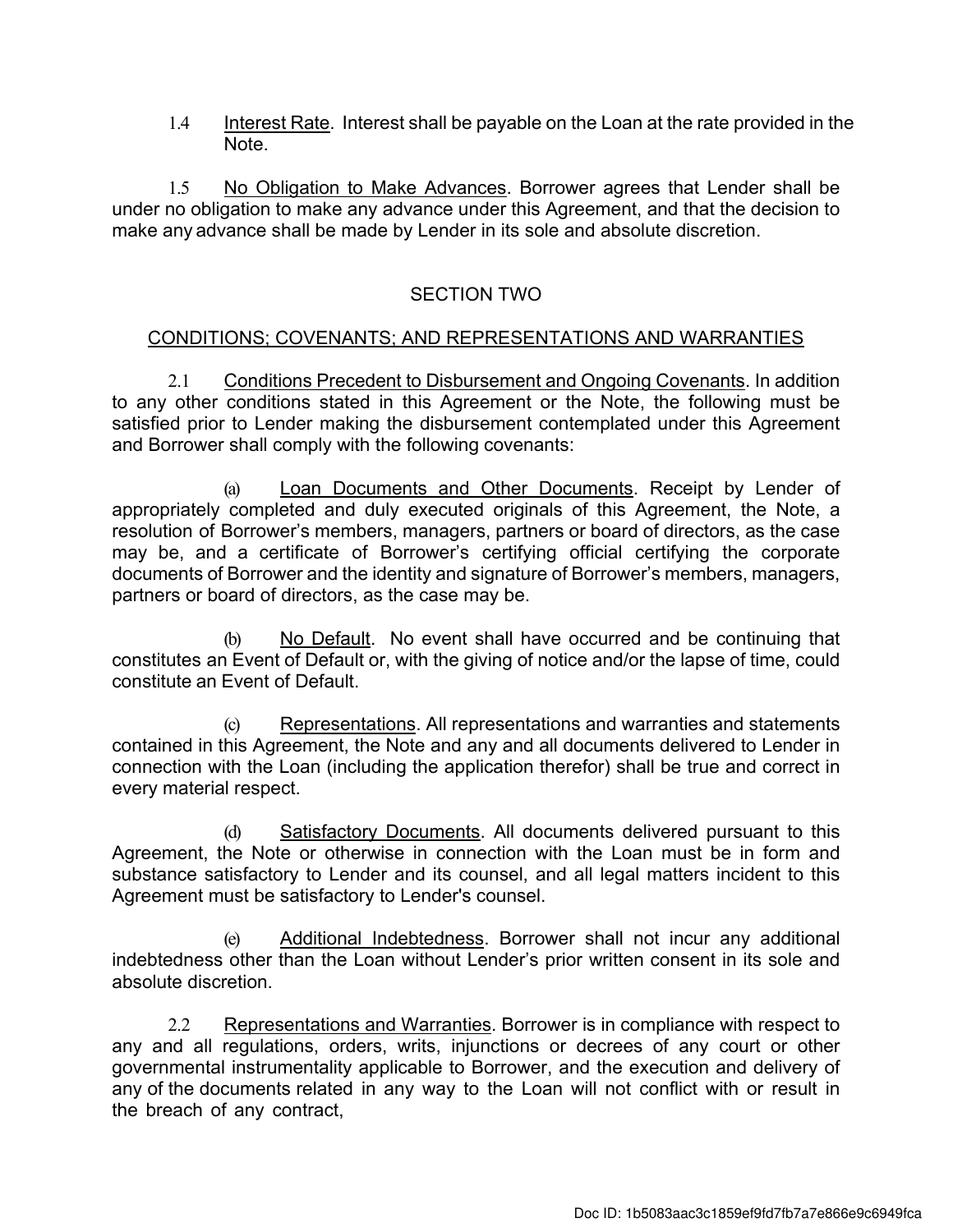agreement or other instrument or any such regulation, order, writ, injunction or decree. Borrower further represents and warrants as follows:

> (a) Borrower's Existence. Borrower is a Borrower Entity Type (as defined in Exhibit A) duly organized, legally existing under the laws of the Borrower Jurisdiction (as defined in  $Exhibit A$ ) and is duly qualified as a Borrower Entity Type in all jurisdictions wherein the property it owns or the business it transacts make such qualification necessary.

(b) Names of Borrower. Borrower has never done business under any name other than the name of such Borrower set forth herein.

(c) Borrower's Power and Authorization. The Borrower is duly authorized and empowered to execute, deliver and perform this Agreement, the Note and all other documents executed by it in connection with the Loan (the "Loan Documents"). All company action on the part of Borrower requisite for the due creation and execution of this Agreement, the Note and all other Loan Documents executed has been duly and effectively taken.

(d) Review of Documents; Binding Obligations. The Borrower has reviewed this Agreement, the Note and the other Loan Documents with counsel for the Borrower and has had the opportunity to discuss the provisions hereof and thereof with Lender prior to execution. This Agreement, the Note and the other Loan Documents constitute valid and binding obligations of Borrower enforceable in accordance with their terms (except that enforcement may be subject to any applicable bankruptcy, insolvency or similar laws generally affecting the enforcement of creditors' rights).

(e) No Legal Bar or Resultant Lien. This Agreement, the Note and the other Loan Documents do not and will not violate any provisions of Borrower's articles of incorporation, articles of organization, bylaws, operating agreement or other governing document, will not violate any contract, agreement, law, regulation, order, injunction, judgment, decree or writ to which the Borrower is subject, and will not result in the creation or imposition of any lien upon any property of Borrower.

(f) No Consent. The Borrower's execution, delivery and performance of this Agreement, the Note and the other Loan Documents do not require the consent or approval of any other party, including without limitation any regulatory authority or governmental body of the United States or any state thereof or any political subdivision of the United States or any state thereof, except for such consents that have been duly and validly obtained on or prior to the date hereof and remain in full force and effect.

(g) Financial Condition. All financial statements of Borrower and any affiliates delivered to Lender fairly and accurately present the financial condition of the parties for whom such statements are submitted and the financial statements of Borrower, and any affiliates have been prepared in accordance with generally accepted accounting principles throughout the periods involved, and there are no contingent liabilities not disclosed thereby which would adversely and materially affect the financial condition of such party. Since the close of the period covered by the latest financial statements delivered to Lender with respect to the Borrower, and any affiliates,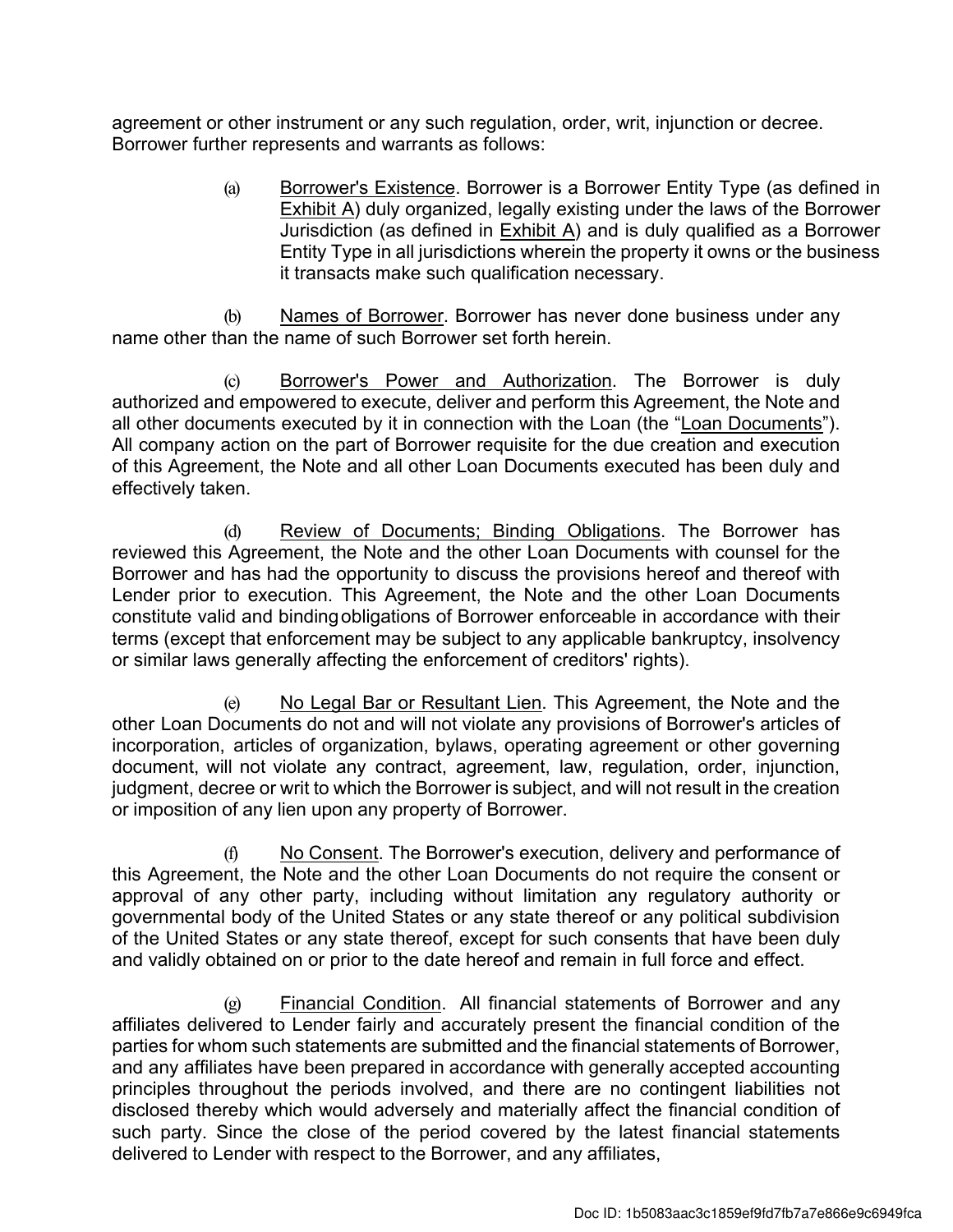there has been no material adverse change in the assets, liabilities, or financial condition of Borrower, or any affiliates. No event has occurred (including, without limitation, any litigation or administrative proceedings) and no condition exists or, to the knowledge of Borrower, and any affiliates, is threatened, which (i) might render the Borrower, or any affiliates unable to perform their obligations under this Agreement, the Note or the other Loan Documents, or (ii) would constitute an Event of Default hereunder, or (iii) might adversely and materially affect the financial condition of Borrower, or any affiliates or the validity or priority of the lien established under the Loan Documents.

(h) Taxes and Governmental Charges. The Borrower has filed all tax returns and reports required to be filed and has paid all taxes, assessments, fees and other governmental charges levied upon them or upon their respective property or income which are due and payable, including interest and penalties, or have provided adequate reserves for the payment thereof.

(i) Defaults. The Borrower is not in default under any indenture, mortgage, deed of trust, agreement or other instrument to which the Borrower is a party or by which it is bound.

(j) Commercial Purposes. Borrower intends to use the proceeds of the Loan solely for the purpose of carrying on a business and that the obligation evidenced by this Note is an exempted transaction under the Truth in Lending Act, as amended.

2.3 Affirmative Covenants. Borrower covenants and agrees with Lender that, so long as this Agreement remains in effect, Borrower will:

Litigation. Promptly inform Lender in writing of (i) all material adverse changes in the financial condition of Borrower and (ii) all litigation and claims and all threatened litigation and claims affecting Borrower which could materially affect the financial condition of Borrower.

(b) Financial Records. Maintain its books and records in accordance with generally accepted accounting principles, and permit Lender to examine and audit Borrower's books and records at all reasonable times. Borrower will maintain and permit online access to its books and records for review by Lender.

(c) Financial Reports. Prepare all financial statements and reports required to be provided under this Agreement in accordance with generally accepted accounting principles, and each statement and report shall be certified as being true and correct to the best knowledge and belief by the chief executive officer or other officer or person acceptable to Lender.

(d) Annual Financial Statements. Without demand or request by Lender, furnish Lender with, as soon as available, but in no event later than one hundred and twenty (120) days after the end of each fiscal year, Borrower's fiscal year-end financial statements (including balance sheet and income statement and a statement of cash flows), prepared and certified as correct to the best knowledge and belief by Borrower's chief executive officer or other officer or person acceptable to Lender.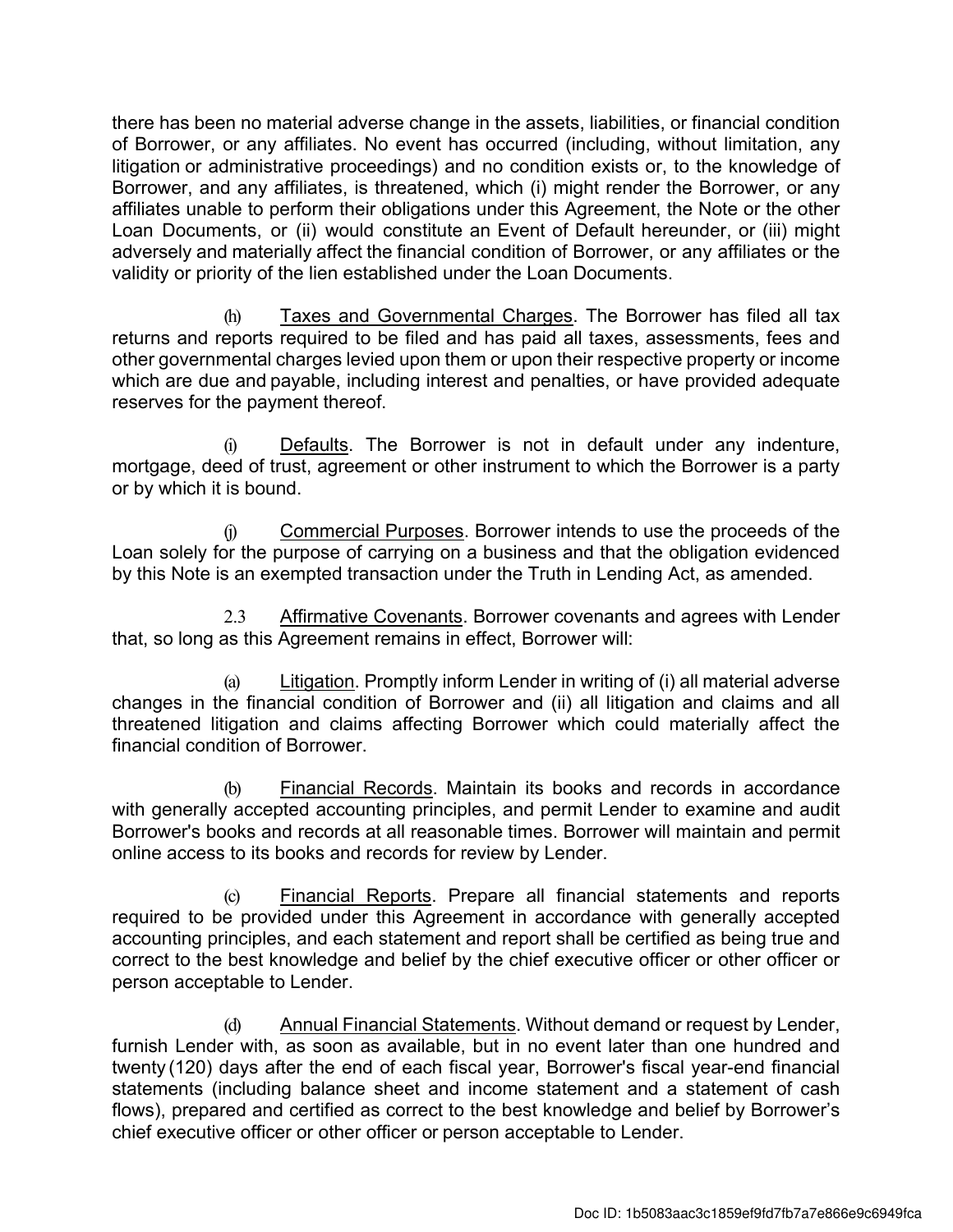(e) Monthly Financial Statements. Without demand or request by Lender, furnish Lender with, as soon as available, but in no event later than thirty (30) days after the end of each calendar month, Borrower's month-end financial statements (including balance sheet and income statement) for the prior month, prepared and certified as correct to the best knowledge and belief by Borrower's chief executive officer or other officer or person acceptable to Lender, in online format.

Tax Returns. Without demand or request by Lender, within fifteen (15) days of the filing (but no later than the legal filing date or the applicable extension date), furnish Lender with copies of the federal tax returns for the prior year filed by Borrower with all schedules and supporting documentation.

(g) Additional Information. Furnish such additional information, statements, lists of assets and liabilities, tax returns, and other reports with respect to the financial condition and business operations of Borrower as Lender may reasonably request from time to time.

(h) Taxes, Charges and Liens. Pay and discharge when due all of its indebtedness and obligations, including without limitation all assessments, taxes, governmental charges, levies and liens, of every kind and nature, imposed upon Borrower or properties, income, or profits of Borrower, prior to the date on which penalties would attach, and all lawful claims that, if unpaid, might become a lien or charge upon any of the properties, income, or profits of Borrower. Provided, however, Borrower will not be required to pay and discharge any such assessment, tax, charge, levy, lien or claim so long as (i) the legality of the same shall be contested in good faith by appropriate proceedings, and (ii) Borrower shall have established on its books adequate reserves with respect to such contested assessment, tax, charge, levy, lien, or claim in accordance with generally accepted accounting principles. Borrower, upon demand of Lender, will furnish to Lender evidence of payment of the assessments, taxes, charges, levies, liens and claims and will authorize the appropriate governmental official to deliver to Lender at any time a written statement of any assessments, taxes, charges, levies, liens and claims against properties, income, or profits of Borrower.

(i) Operations. Substantially maintain its present executive and management personnel (other than changes of present executive and management personnel following the resignation or termination of an employee, where Lender has approved the person replacing such employee within thirty days of resignation or termination, which approval shall not be unreasonably withheld); conduct its business affairs in a reasonable and prudent manner and in material compliance with all applicable federal, state and local laws, ordinances, rules and regulations respecting its properties, charters, businesses and operations. Upon prior notice to Borrower, Lender or any agents or representatives of Lender shall have the right, at Borrower's expense, to visit and inspect the properties of Borrower once per calendar quarter and to discuss the affairs, finances and accounts of Borrower with any officer of Borrower. Borrower also commits to maintaining sustainable farming practices as represented to Lender as a condition of the Loan.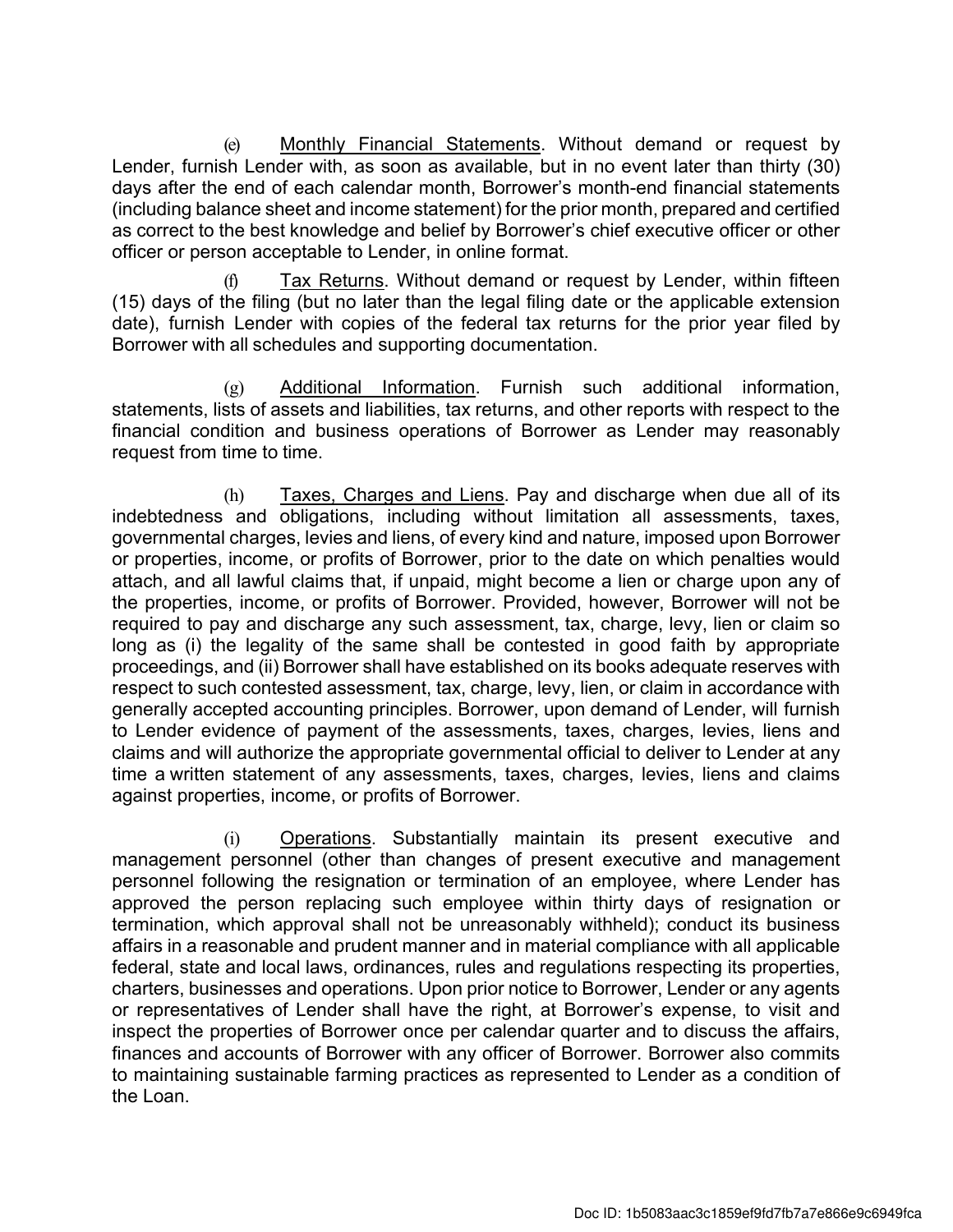(j) Indemnification and Release. Borrower shall indemnify, defend and hold Lender and its successors and assigns harmless from and against all loss, claims and damages arising from any breach of any warranty or representation hereunder. Borrower hereby releases and exculpates Lender, its officers, employees and designees, from any liability arising from any acts under this Agreement, the Note, or the other Loan Documents, or in furtherance thereof whether of omission or commission, and whether based upon any error of judgment or mistake of law or fact, except for willful misconduct. In no event will Lender have any liability to Borrower for lost profits or other special or consequential damages. The provisions of this paragraph shall survive the termination of this Agreement and the payment in full of the Obligations.

2.4 Negative Covenants. Borrower covenants and agrees with Lender that as long as this Agreement remains in effect Borrower shall not, without the prior written consent of Lender:

(a) Issuance of Interests. Issue, sell or otherwise dispose of, any shareholder interests or other securities, or rights, warrants or options to purchase or acquire any interests or securities of Borrower, other than to existing members or shareholders.

(b) Continuity of Operations; Corporate Structure and Identity; Change of Control. (i) Engage in any business activities substantially different than those in which Borrower is presently engaged, (ii) operate under any trade name other than trade names, if any, identified in this Agreement, (iii) cease operations, liquidate, merge, transfer, acquire or consolidate with any other entity, whether or not Borrower is the surviving entity, (iv) dissolve or transfer or sell any assets out of the ordinary course of business, (v) purchase or retire any of Borrower's outstanding shareholder interests or alter or amend Borrower's capital structure, (vi) change its taxpayer identification number, operate under another or additional taxpayer identification number from the one currently employed, or change the state of its organization from the one stated in their articles of organization to any other state or jurisdiction, (vii) fail to prevent any transfer of any outstanding shareholder interests of Borrower on the date of this Agreement to one or more parties, where such transfer, taking into account every transfer on or after the date hereof, individually or on a cumulative basis with other transfers to third parties, results in third parties holding ten (10%) percent or greater of the outstanding voting interests of Borrower (such a transfer, a "Change of Control"). "Third Parties" means any party that is not an existing member or manager, or any children's trust for the benefit of the children of an existing member or manager where the existing member or manager is trustee of such trust with total voting power over such trust.

(c) Loans, Acquisitions and Guaranties. (i) Loan, invest in or advance money or assets other than in the ordinary course of Borrower's business, (ii) purchase, create or acquire any interest in any other enterprise or entity, or (iii) incur any obligation as surety or guarantor other than in the ordinary course of business.

## SECTION THREE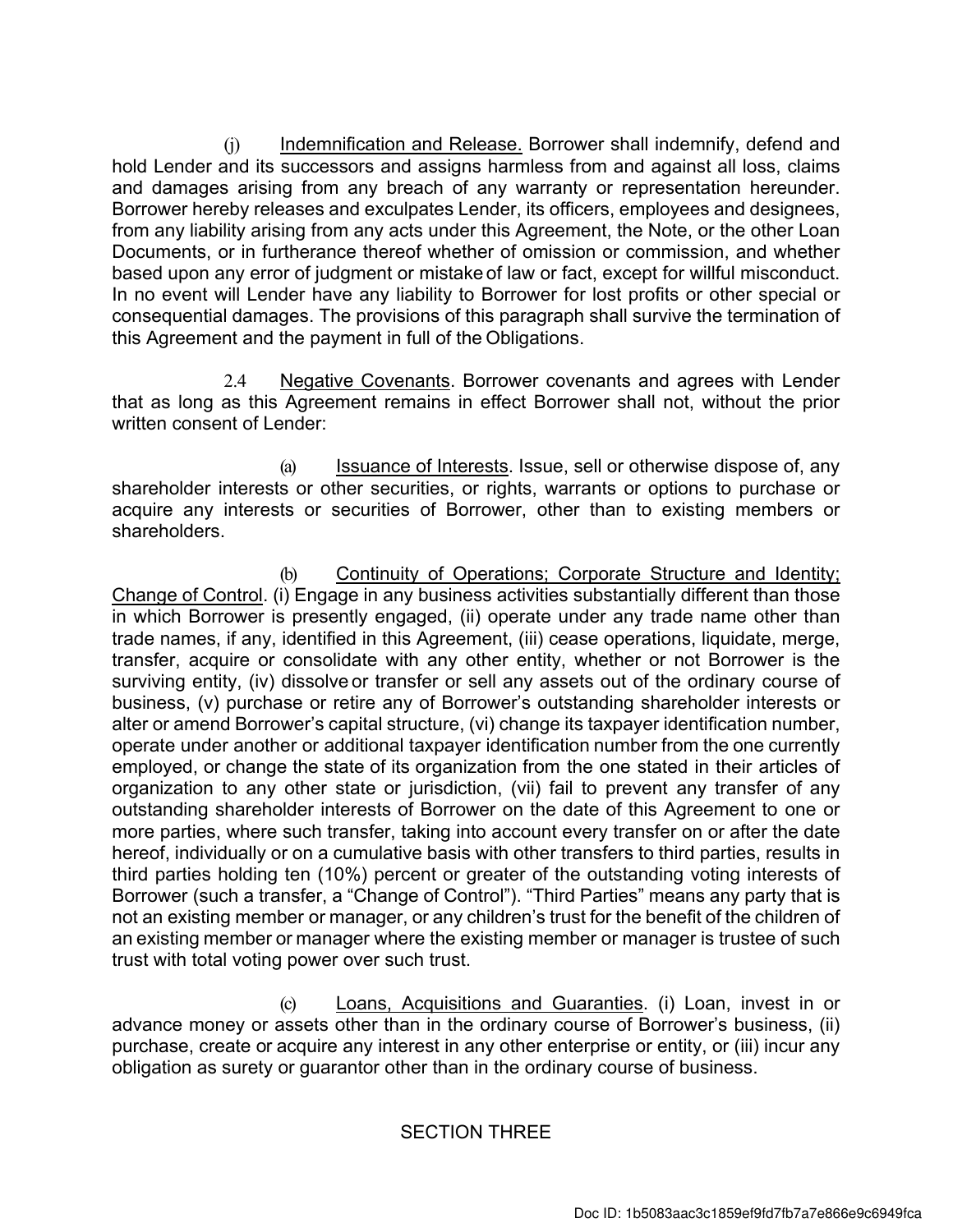### ADVANCES TO LENDER

3.1 Advances. Lender, at its option, during the continuance of any Event of Default, may make any advance to itself for the payment of any and all other reasonable costs and fees incurred by Lender and required to be paid by Borrower pursuant to the Loan Documents, and the execution of this Agreement by Borrower shall and does constitute an irrevocable direction and authorization to so advance funds. Borrower hereby authorizes Lender to make advances under the Loan in amounts necessary to pay any fees provided for under this Agreement, and in order to pay any accrued interest due under the Note.

## SECTION FOUR

### DEFAULT AND REMEDIES

4.1 Events of Default. Each of the following shall constitute an "Event of Default" under this Agreement:

(a) Failure to Pay. If Borrower fails to make any payment owing to Lender under the terms of this Agreement or the Note within five (5) days after receipt of a notice by Lender that such payment is owed;

(b) Failure to Observe Covenants. Except as otherwise expressly provided in this Agreement or in the Note, if Borrower fails to perform or observe any term, covenant, warranty or agreement contained in this Agreement or in the Note and such failure shall continue for a period of thirty (30) days after written notice of such failure has been given to Borrower by Lender;

Defaults under Note. If an Event of Default shall occur under the Note and shall not be cured within any applicable notice, grace and/or cure period; or

(d) Breach of Representation. Discovery that any representation or warranty made or deemed made by Borrower in this Agreement or in the Note, or any statement or representation made in any certificate, report or opinion delivered pursuant to this Agreement or the Note or in connection with any borrowing under this Agreement by Borrower, was materially untrue when made or deemed made.

(e) Other Defaults in Favor of Lender. Should Borrower default under any other loan, extension of credit, security agreement, or obligation in favor of Lender, after lapse of any applicable notice and curative period (if any).

(f) Default in Favor of Third Parties. Should Borrower default under any loan, extension of credit, security agreement, purchase or sales agreement, or any other agreement, in favor of any other creditor or person that may materially affect any of Borrower's property, or Borrower's ability to perform their respective obligations under this Agreement or pertaining to the Obligations.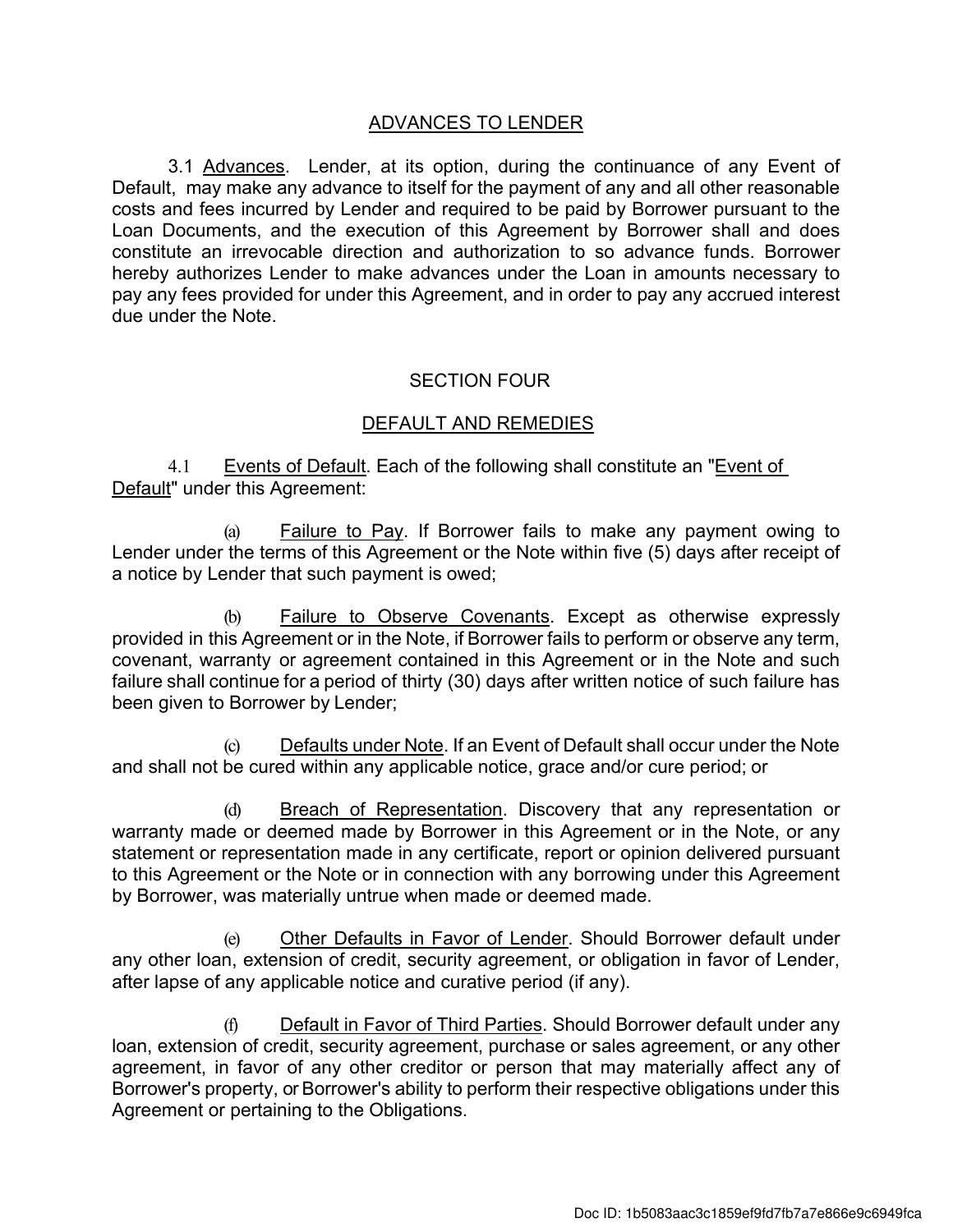$\circ$  Insolvency. Should the suspension of business, failure or insolvency, however evidenced, of Borrower occur or exist.

(h) Readjustment of Obligations. Should proceedings for readjustment of indebtedness, reorganization, bankruptcy, composition or extension under any insolvency law be brought by or against Borrower.

(i) Assignment for Benefit of Creditors. Should Borrower file proceedings for a respite or make a general assignment for the benefit of creditors.

(j) Receivership. Should a receiver of all or any part of Borrower's property be applied for or appointed.

(k) Dissolution Proceedings. Should proceedings for the dissolution or appointment of a liquidator of Borrower be commenced.

(l) Insecurity. Should Lender in good faith deem itself to be insecure with regard to repayment of the Loan, after providing Borrower with notice of such insecurity, specifying the cause of such insecurity and providing Borrower with a thirty (30) day period to cure such insecurity.

(m) Sustainable Farming Practices. Should Borrower fail to maintain sustainable farming practices.

4.2 Remedies. Upon the occurrence and during the continuance of an Event of Default that continues beyond the expiration of any applicable notice, grace and/or cure period (a) Lender, at its option, by written notice to Borrower, may declare all indebtedness to Lender under this Agreement and the Note to be immediately due and payable, whether such indebtedness was incurred prior to, contemporaneous with or subsequent to the date of this Agreement and whether represented in writing or otherwise, without presentment, demand, protest or further notice of any kind, (b) all commitments and obligations of Lender under this Agreement or any other agreement will terminate, and (c) Lender may exercise all rights and remedies available to it under this Agreement, the Note and applicable law. Borrower agrees to pay all costs and expenses incurred by Lender in enforcing any obligation under this Agreement or the Note, including, without limitation, reasonable attorneys' fees. No failure or delay by Lender in exercising any power or right will operate as a waiver of such power or right, nor will any single or partial exercise of any power or right preclude any other future exercise of such power or right, or the exercise of any other power or right.

If any Event of Default shall occur, Lender shall have the additional right, at its sole option, to file an appropriate collection action against Borrower. Borrower further agrees that Lender's remedies shall be cumulative in nature and nothing under this Agreement or otherwise, shall be construed as to limit or restrict the options and remedies available to Lender following any event of default under this Agreement or otherwise.

Lender may remove from the business premises of Borrower, all documents, files, ledgers, computer tapes and disks, and all other records relating to the Loan to facilitate in making direct collections. Borrower shall be responsible for and pay all costs and expenses incurred by Lender in making direct collections, including Lender's internal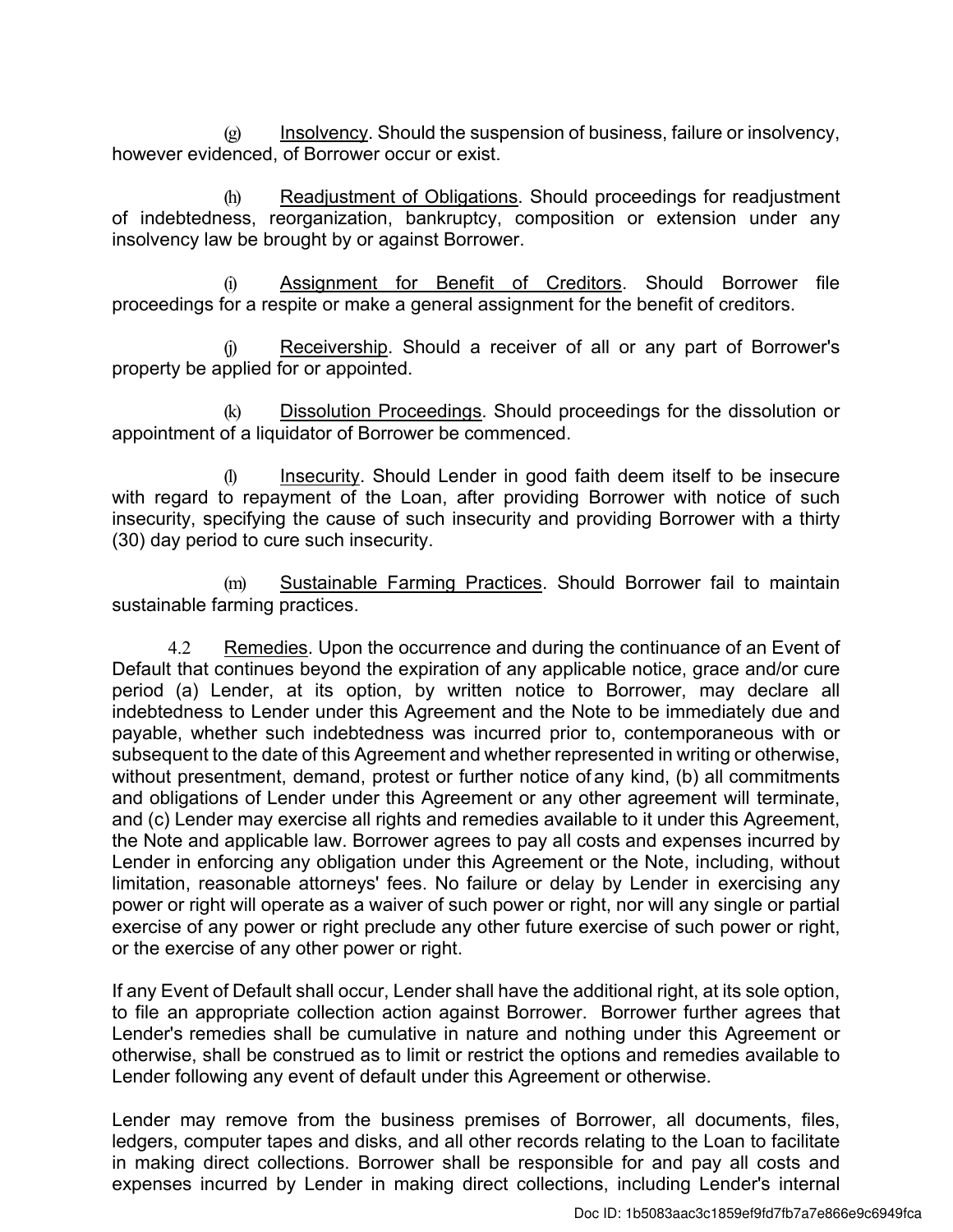costs and attorneys' fees.

Except as may be prohibited by applicable law, all of Lender's rights and remedies shall be cumulative and may be exercised singularly or concurrently. Election by Lender to pursue any remedy shall not exclude pursuit of any other remedy, and an election to make expenditures or to take action to perform an obligation of Borrower shall not affect Lender's right to declare a default and to exercise its rights and remedies.

## SECTION FIVE

## MISCELLANEOUS

5.1 Defined Terms. All meanings assigned to defined terms in this Agreement shall be applicable to the singular and plural forms of the terms defined.

5.2 Notices. All notices sent in connection with this Agreement shall be given in writing at the addresses set forth below and shall be effective for all purposes if sent by (a) hand delivery, (b) certified or registered mail, (c) overnight delivery service, or (d) email provided that such notice must also be delivered by one of the means set forth in (a), (b) or (c) above.

If to Borrower:

Borrower Contact Information (as defined in Exhibit A)

If to Lender:

Lender Contact Information (as defined in Exhibit A)

All such notices and other communications shall be deemed given and effective (a) if by hand delivery, then on actual receipt (or refusal of receipt), (b) if by mail, then on actual receipt or five (5) calendar days after mailing as provided above (whichever is earlier), (c) if by overnight prepaid delivery service, then on the first Business Day after delivery to the delivery service, or (d) if by email, then on actual receipt. Notice of change of address may be given at any time and shall be sent in the manner set forth in this Section 5.2.

5.3 Successors and Assigns. This Agreement will be binding on and inure to the benefit of Lender and Borrower and their respective successors, assigns, personal representatives, executors and administrators; provided, however, that Borrower may not assign or transfer its rights under this Agreement.

5.4 Entire Agreement. Except for the Note, this Agreement represents the entire agreement between Lender and Borrower, supersedes all prior agreements and may be modified only by an agreement in writing.

5.5 Survival. All agreements, covenants, representations and warranties made in this Agreement and all other provisions of this Agreement will survive the delivery of this Agreement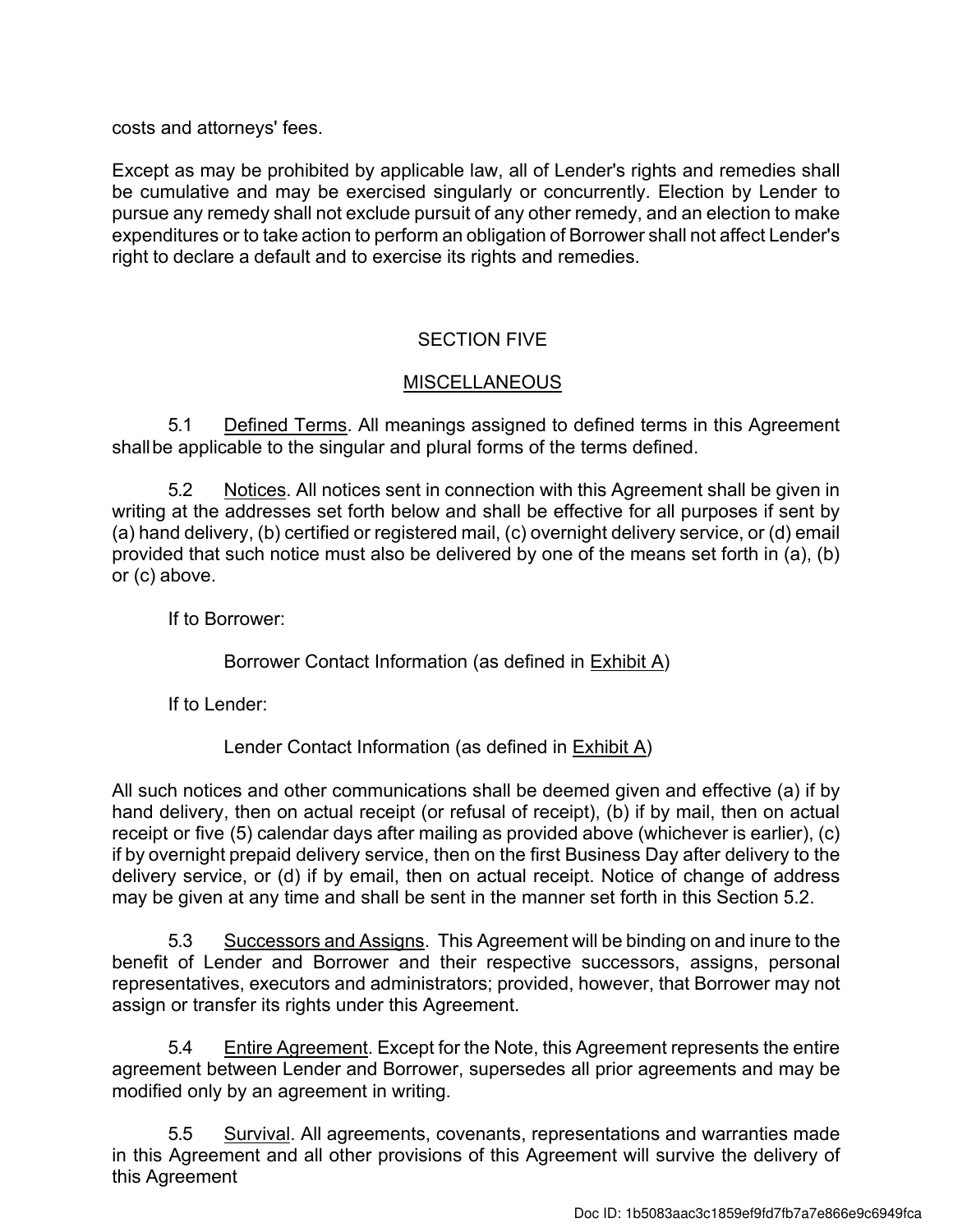and the Note and the making of the advances under this Agreement and will remain in full force and effect until the indebtedness of Borrower under this Agreement and the Note is fully repaid or discharged and Lender has no further obligations to make any advances under the Loan.

5.6 Governing Law. This Agreement and any claim, controversy or dispute arising under or related to this Agreement shall be governed by and construed in accordance with the laws of the State of New York, United States of America, without reference to conflicts of law principles.

5.7 Expenses. Borrower shall pay all out-of-pocket expenses incurred by Lender in connection with the transaction contemplated by this Agreement and the administration of the Loan, including, but not limited to, Lender's internal costs, the reasonable fees and expenses of its counsel and the Origination Fee (as defined in Exhibit  $\Delta$ ).

5.8 Headings. Section headings are for convenience of reference only and shall not affect the interpretation of this Agreement.

5.9 Third Party Beneficiary. The parties do not intend the benefits of this Agreement or the Note to inure to any third party.

**5.10 Waiver of Jury Trial. BORROWER, TO THE FULLEST EXTENT THAT IT MAY LAWFULLY DO SO, WAIVES TRIAL BY JURY IN ANY ACTION OR PROCEEDING, INCLUDING, WITHOUT LIMITATION, ANY TORT ACTION, BROUGHT BY EITHER PARTY HERETO WITH RESPECT TO THIS AGREEMENT OR THE NOTE. BORROWER AGREES THAT LENDER MAY FILE A COPY OF THIS WAIVER WITH ANY COURT AS WRITTEN EVIDENCE OF THE KNOWING, VOLUNTARY AND BARGAINED AGREEMENT OF BORROWER: (1) TO WAIVE ITS RIGHT TO TRIAL BY JURY AND (2) THAT ANY DISPUTE OR CONTROVERSY WHATSOEVER BETWEEN BORROWER AND LENDER SHALL INSTEAD BE TRIED IN A COURT OF COMPETENT JURISDICTION BY A JUDGE SITTING WITHOUT A JURY.** 

5.11 Waiver. The rights of Lender under this Agreement and the Note shall be in addition to all other rights provided by law. No waiver of any provision of this Agreement, or the Note, shall be effective unless in writing, and no waiver shall extend beyond the particular purpose involved. No waiver in any one case shall require Lender to give any subsequent waivers. No delay or omission on the part of Lender in exercising any right shall operate as a waiver of such rightor any other right. A waiver by Lender of a provision of this Agreement shall not prejudice or constitute a waiver of Lender's right otherwise to demand strict compliance with that provision or any other provision of this Agreement. No prior waiver by Lender, nor any course of dealing between Lender and Borrower, shall constitute a waiver of any of Lender's rights or of any obligations of Borrower to any future transactions. Whenever the consent of Lender is required under this Agreement, the granting of such consent by Lender in any instance shall not constitute continuing consent in subsequent instances where such consent is required and in all cases such consent may be granted or withheld in the sole discretion of Lender.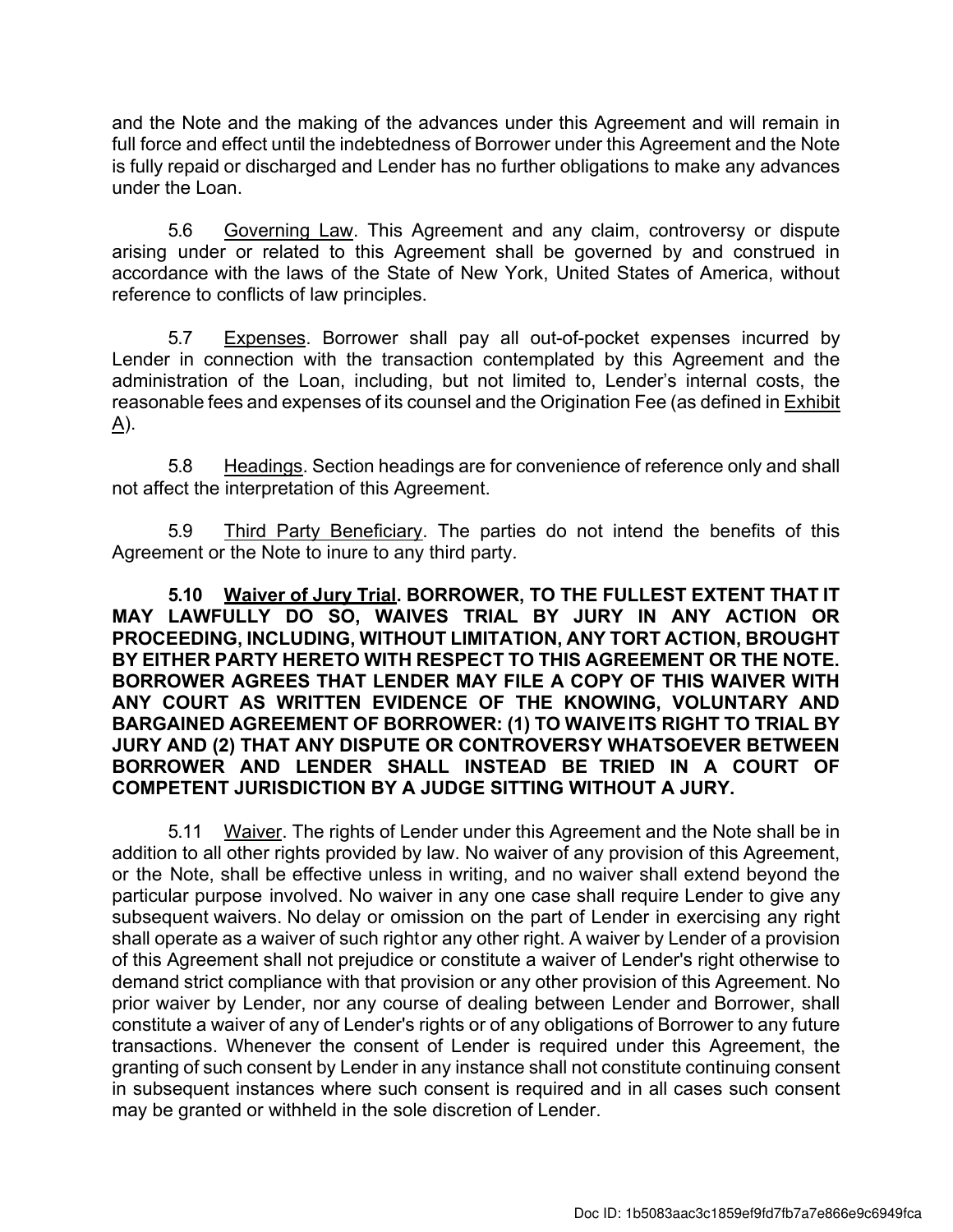5.12 Severability. If any provision of this Agreement or the Note is held to be void, invalid, illegal or unenforceable in any respect, such provision shall be fully severable and this Agreement or the Note, as applicable, shall be construed as if the void, invalid, illegal or unenforceable provision were not included in this Agreement or in the Note, as applicable.

5.13 No Setoffs. With respect to a monetary default claimed by Lender under this Agreement or the Note, no setoff, claim, counterclaim, reduction or diminution of any obligation or defense of any kind or nature that Borrower has or may have against Lender shall be available against Lender in any action, suit or proceeding brought by Lender to enforce this Agreement or the Note. The foregoing shall not be construed as a waiver by Borrower of any such rights or claims against Lender, but any recovery upon any such rights or claims shall be had from Lender separately, it being the intent of this Agreement and the Note that Borrower shall be obligated to pay, absolutely and unconditionally, all amounts due under this Agreement and the Note.

5.14 Publicity. Lender and Borrower shall announce and publicize the financing evidenced hereby in such a manner as Lender may elect.

5.15 Counterparts. This Agreement may be executed for the convenience of the parties in several counterparts, and each of which is to be deemed to complete in and of itself, and any one of which may be introduced in evidence or used for any other purpose without the production of the other counterparts thereof.

5.16 Consent to Jurisdiction. Borrower hereby consents and submits to the exclusive jurisdiction and venue of any local or federal court sitting in the State of New York, United States of America, with respect to any legal action or proceeding arising with respect to this Agreement and waives all objections which it may have to such jurisdiction and venue.

5.17 Consent to Loan Participation. Borrower hereby recognizes and agrees that Lender may, from time to time, one or more times, transfer all or any portion of the Obligations to one or more third parties. Such transfers may include, but are not limited to, sales of participation interests in such Obligations in favor of one or more third party lenders. Borrower specifically (i) consents to all such transfers and assignments and waives any subsequent notice of and right to consent to any such transfers and assignments as may be provided under applicable law; (ii) agrees that the purchaser of a participation interest in the Obligations will be considered as the absolute owner of a percentage interest of such Obligations and that such a purchaser will have all of the rights granted to the purchaser under any participation agreement governing the sale of such a participation interest; (iii) waives any right of offset that Borrower may have against Lender and/or any purchaser of such a participation interest in the Obligations and unconditionally agrees that either Lender or such a purchaser may enforce Borrower's Obligations under this Agreement, irrespective of the failure or insolvency of Lender or any such purchaser; (iv) agrees that any purchaser of a participation interest in the Obligations may exercise any and all rights of counter-claim, set-off, banker's lien and other liens with respect to any and all monies owing to the Borrower; and (v) agrees that, upon any transfer of all or any portion of the Obligations, Lender may transfer and deliver any and all collateral securing repayment of such Obligations to the transferee of such Obligations and such collateral shall secure any and all of the Obligations in favor of such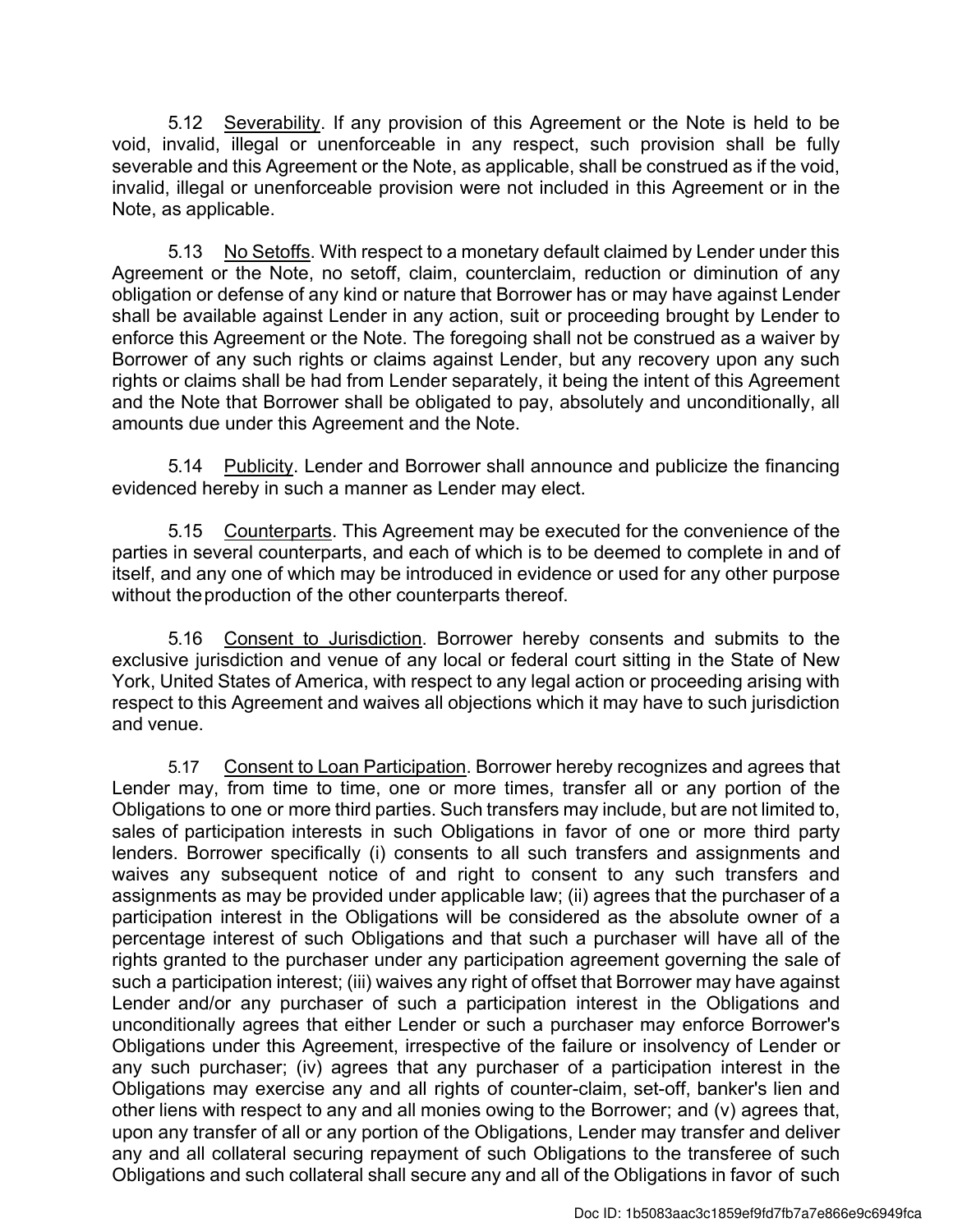a transferee, and after any such transfer has taken place, Lender shall be fully discharged from any and all future liability and responsibility to Borrower with respect to such collateral, and the transferee thereafter shall be vested with all the powers, rights and duties with respect to such collateral.

5.18 Maximum Interest Rate. No provision of this Agreement, the Note, or any other Loan Document shall require the payment or permit the collection of interest in excess of the maximum permitted by applicable law (the "Maximum Rate"). If interest in excess of the Maximum Rate is provided for in this Agreement, in any other Loan Document, or otherwise in connection with the Loan, or is adjudicated to be so provided, the provisions of this section shall govern and prevail and Borrower shall be obligated to pay the excess amount of such interest or any other excess sum paid for the use, forbearance, or detention of Advances made under this Agreement. In the event Lender ever receives, collects or applies, as interest due and payable under the Note, any sum in excess of the Maximum Rate, the amount of the excess shall be applied as a payment and reduction of the principal of the indebtedness represented by the Note; and if the principal of the indebtedness represented by the Note has been fully paid, any remaining excess shall forthwith be paid to Borrower. In determining whether or not interest paid or payable exceeds the Maximum Rate, Borrower and Lender shall, to the extent permitted by applicable law, (a) characterize any non-principal payment as an expense, fee or premium rather than as interest, (b) exclude voluntary prepayments and the effects thereof, and (c) amortize, prorate, allocate and spread, in equal or unequal parts, the total amount of interest throughout the entire contemplated term of the indebtedness represented by the Note so that interest for the entire term does not exceed the Maximum Rate.

5.19 Sole Discretion of Lender. Whenever Lender's consent or approval is required under this Agreement, the decision as to whether or not to consent or approve shall be in the sole and exclusive discretion of Lender and Lender's decision shall be final and conclusive.

5.20 Joint and Several Liability. If there is more than one Borrower under this Agreement, the obligations and covenants of each Borrower hereunder shall be joint and several.

5.21 Relationship Between the Parties. The relationship between Lender shall be solely that of lender and borrower and such relationship shall not, under any circumstances whatsoever, be construed to be a joint venture, joint adventure, or partnership. All obligations of Lender to make advances hereunder are imposed solely and exclusively for the benefit of Lender and its assigns. No other person shall have standing to require satisfaction of such condition or be entitled to assume that Lender will refuse to make the advance in the absence of strict compliance with any or all conditions thereof, and no other person shall, under any circumstances, be deemed to be a beneficiary of such conditions, any or all of which may be freely waived, in whole or in part, by Lender at any time in its sole discretion.

5.22 USA Patriot Act Notification. The following notification is provided to Borrower pursuant to Section 326 of the USA Patriot Act of 2001, 31 U.S.C. Section 5318:

IMPORTANT INFORMATION ABOUT PROCEDURES FOR OPENING A NEW ACCOUNT. To help the government fight the funding of terrorism Doc ID: 1b5083aac3c1859ef9fd7fb7a7e866e9c6949fca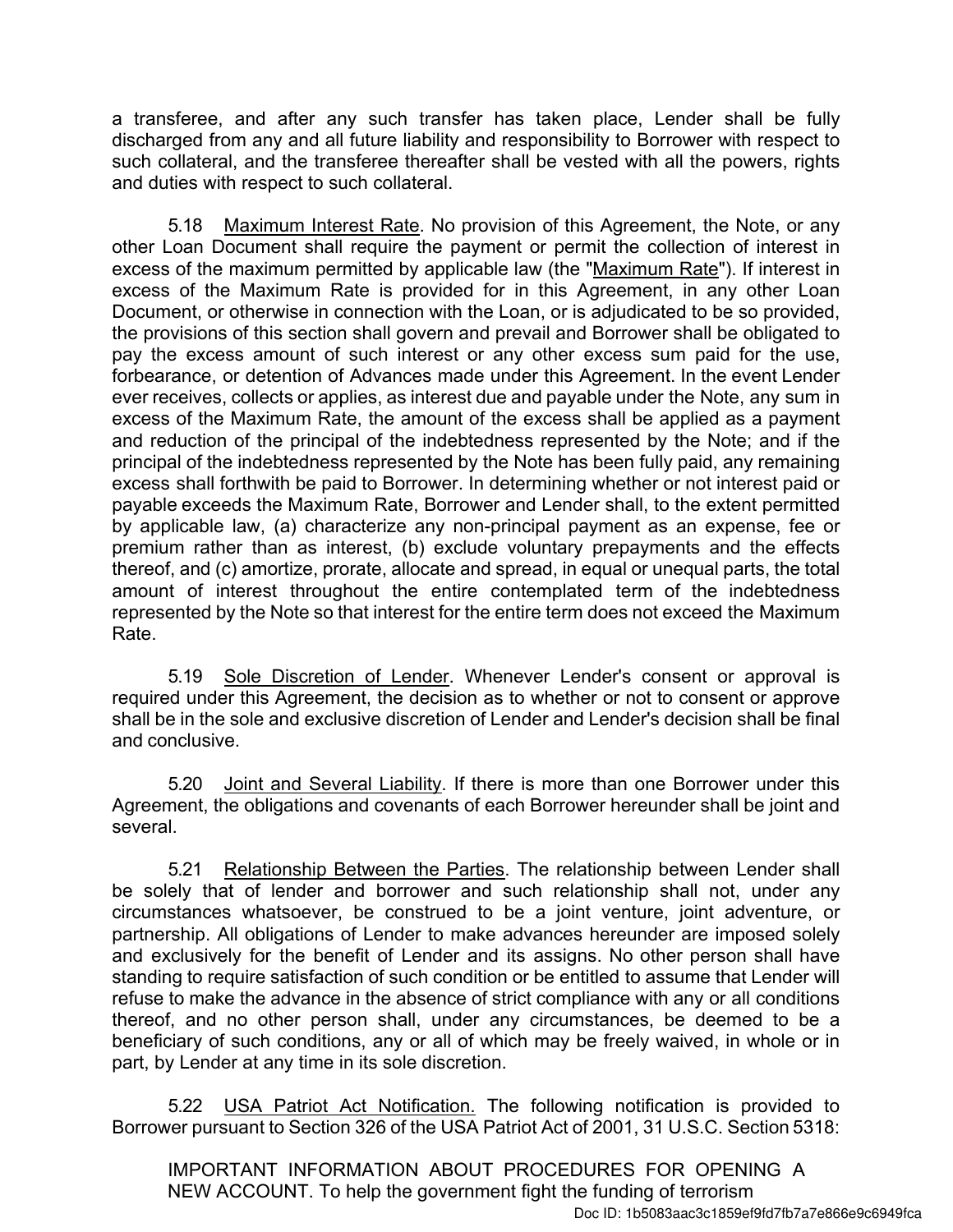and money laundering activities, Federal law requires all financial institutions to obtain, verify, and record information that identifies each person or entity that opens an account, including any deposit account, treasury management account, loan, other extension of credit, or other financial services product. This will affect the Borrower in several ways. When Borrower opens an account, if Borrower is an individual, Lender will ask for Borrower's name, taxpayer identification number, residential address, date of birth, and other information that will allow Lender to identify Borrower, and, if Borrower is not an individual, Lender will ask for Borrower's name, taxpayer identification number, business address, and other information that will allow Lender to identify Borrower. Lender may also ask, if Company is an individual, to see Borrower's driver's license or other identifying documents, and, if Borrower is not an individual, to see Borrower's legal organizational documents or other identifying documents.

[Signature Pages Follow]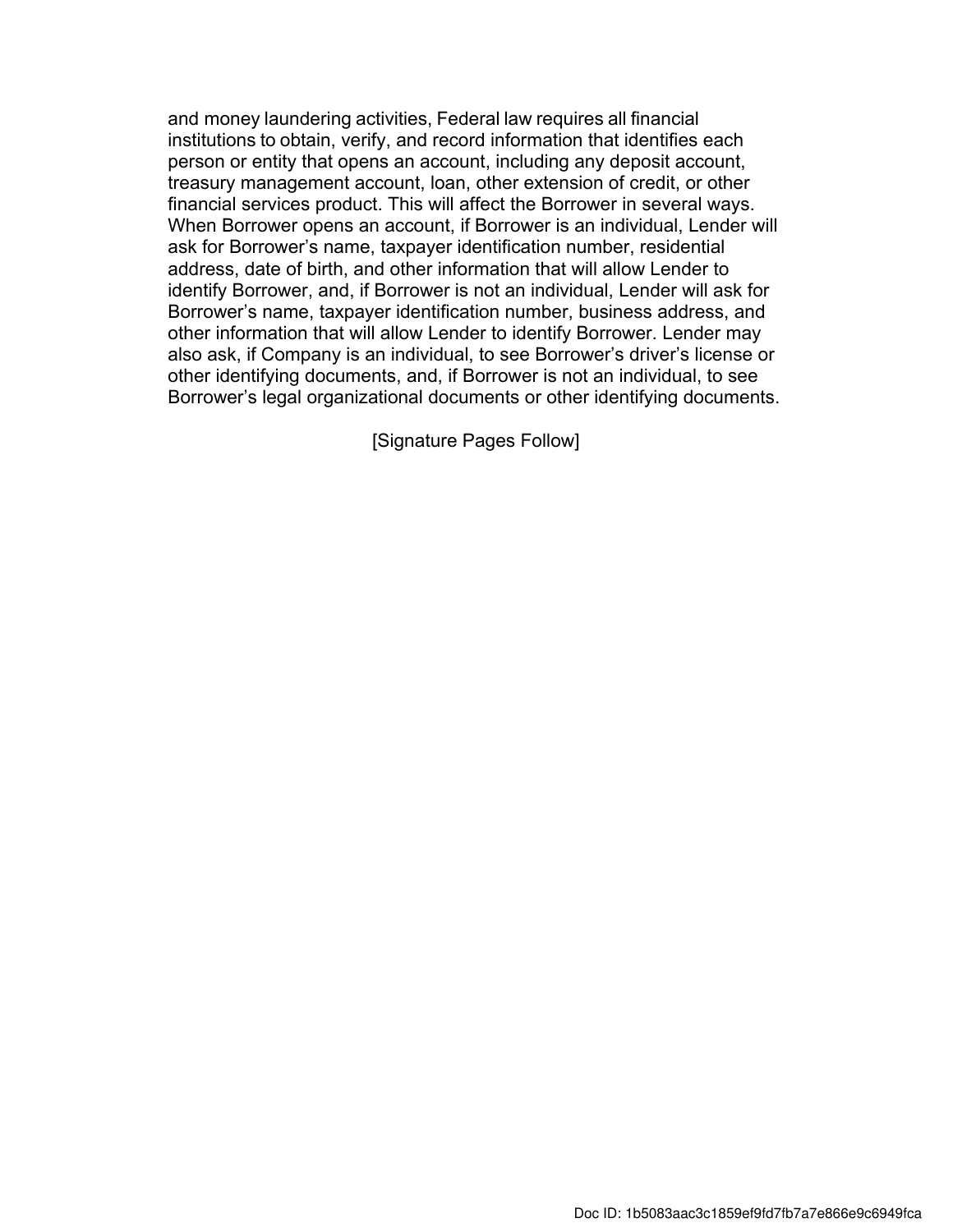IN WITNESS WHEREOF, Borrower and Lender have caused this Agreement to be executed in their respective names under seal as of the day and year first above written.

#### **BORROWER:**

Pyp  $By:$ 

Name: Bryan donovan

Title: Owner Date: <sup>06 / 30</sup> / 2020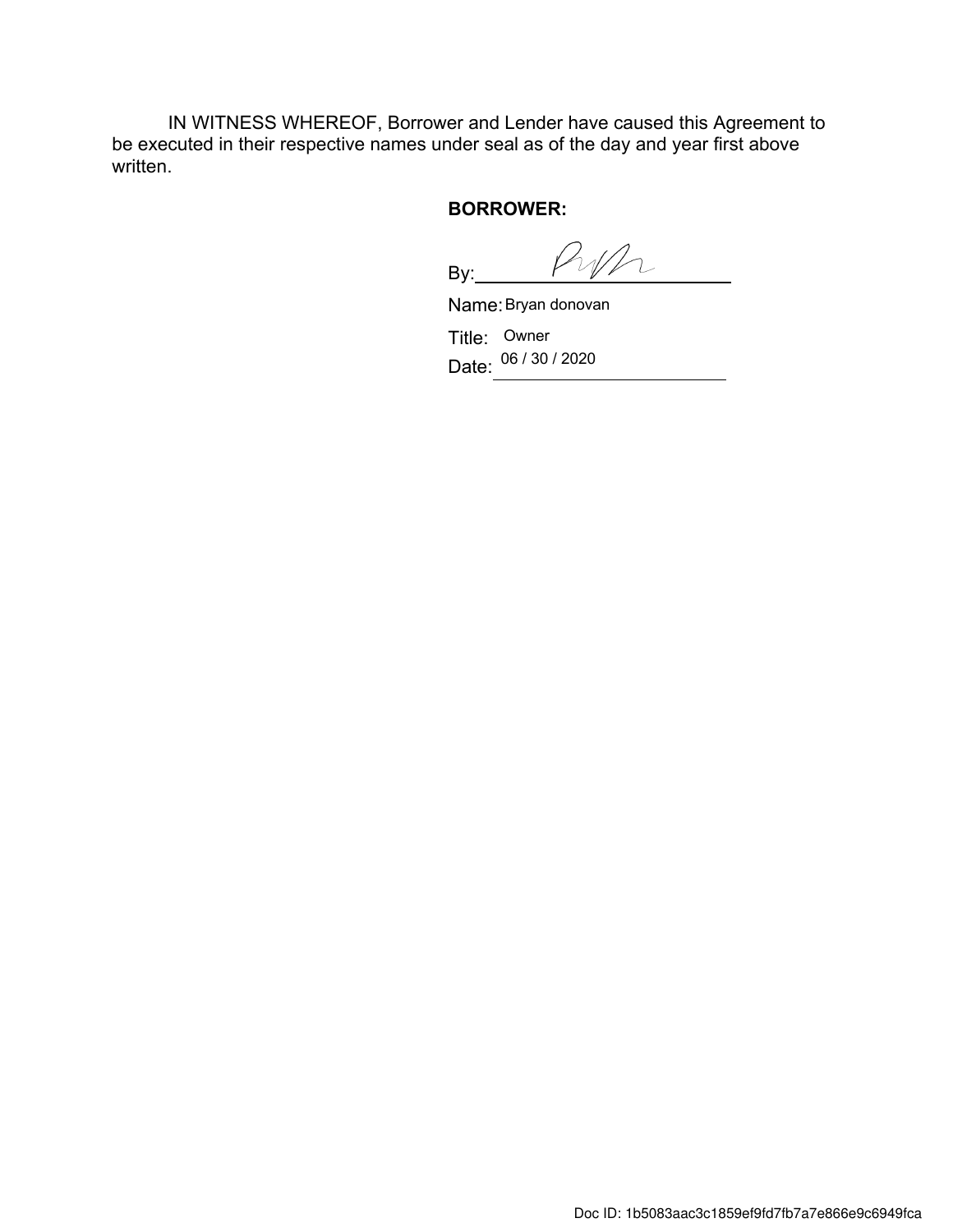## **LENDER:**

STEWARD LENDING LLC, a New York limited liability company

By: Daniel Miller

\_\_\_\_\_\_\_\_\_\_\_\_\_\_\_\_\_\_\_\_\_\_\_\_\_\_

Name: Daniel S. Miller Title: Manager Date: 06 / 30 / 2020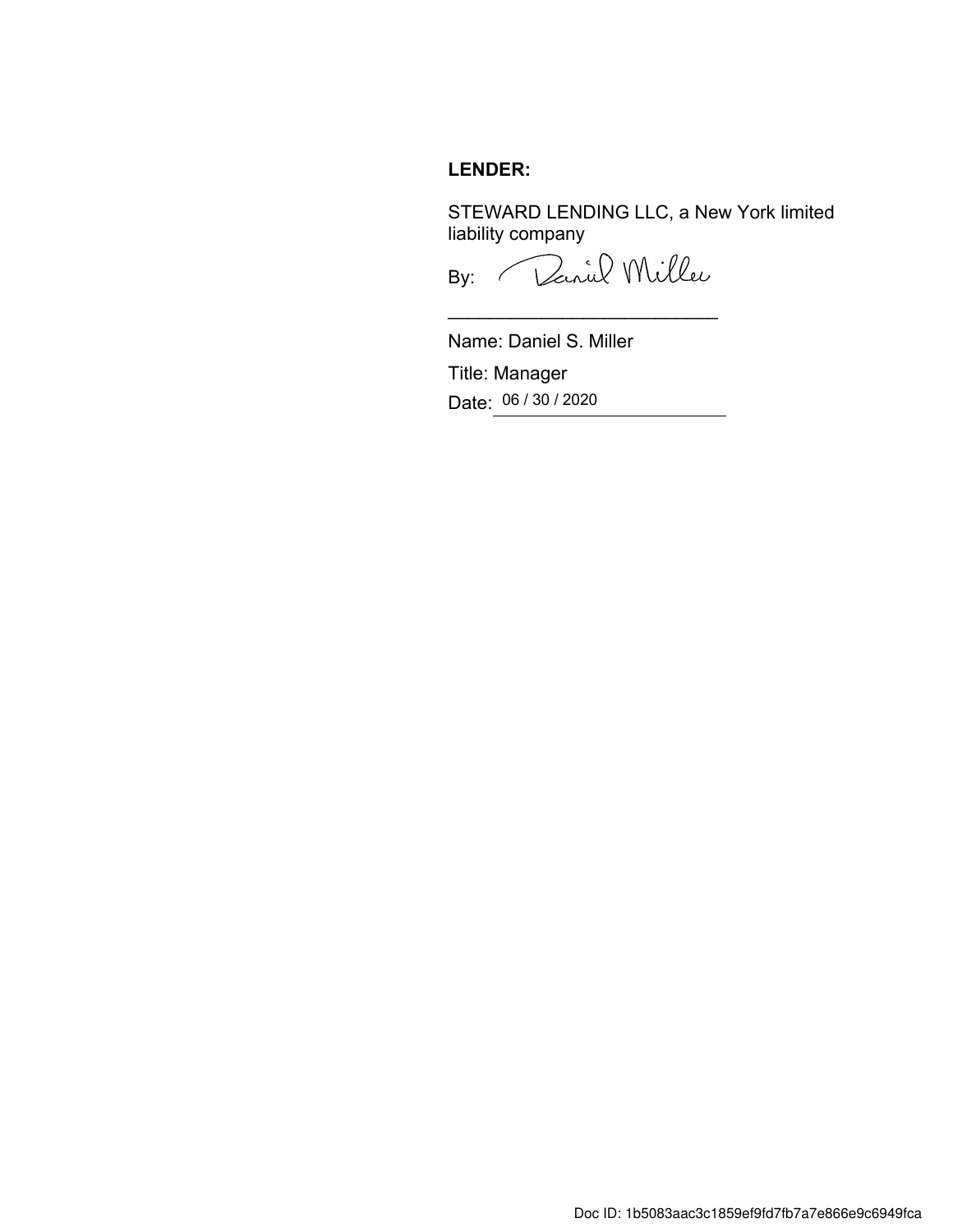## **PROMISSORY NOTE**

**Principal Amount** (as defined in Exhibit A) **Date** (as defined in Exhibit A)

**FOR VALUE RECEIVED,** Borrower (as defined in Exhibit A) (the "Maker"), promises to pay to the order of Lender (as defined in  $Exhibit A$ ) (together with any subsequent holder of this Note, a "Holder"), the Principal Amount, or such lesser principal amount as is actually disbursed by Holder to Maker, plus interest thereon and all costs, fees and expenses, to be calculated and payable as provided in this Promissory Note (this "Note").

Maker agrees to pay the principal sum of this Note plus interest thereon and all other sums due and/or payable under this Note in accordance with the following terms and conditions:

1. **Advances**. Proceeds of this Note shall be advanced in accordance with the terms and conditions of that certain Loan Agreement of even date herewith by and between the Maker and Holder (the "Loan Agreement").

2. **Interest Rate; Payments**. Subject to Holder's right to charge the Default Rate (as hereinafter defined) pursuant to Section 4 hereof, this Note shall bear interest, and Maker shall make payments as follows:

(a) Interest shall accrue on the unpaid principal balance of this Note at the Interest Rate (as defined in Exhibit A). For purposes of computing interest on the debt evidenced hereby, interest shall be calculated on the basis of a three hundred sixty-five (365) day calendar year applied to the actual number of days funds are outstanding. Payments (or prepayments) made on account hereof shall be applied first to the payment of late charges or other fees and costs owed to Holder (if any), next to the payment of accrued and unpaid interest, and then to principal, or, during the continuance of an Event of Default (as hereinafter defined), in such other order or proportion as Holder, in its sole discretion, may elect from time to time.

(b) Interest and principal fully amortized over the term of the Note shall be due and payable monthly in accordance with the Payment Schedule set forth in Exhibit A. Maker may at any time or from time to time make a voluntary prepayment, whether in whole or in part, of this Note, without premium or penalty.

For purposes of this Note, the term "Obligations" as used herein means the obligation to pay to Holder: (i) any and all sums due to Holder under the terms of this Note or the Loan Agreement; (ii) in the event of any proceeding to enforce this Note, the expenses of any exercise by Holder of Holder's rights under this Note, together with reasonable attorneys' fees, expenses of collection and court costs; and (iii) any indebtedness or liability that may exist or arise as a result of any payment on this Note made by or for the benefit of Maker being avoided or set aside as a preference under Sections 547 or 550 of the United States Bankruptcy Code, as amended, or any state laws governing insolvency or creditors' rights.

3. **No Line of Credit**. Principal amounts repaid or prepaid under this Note prior to the Maturity Date shall not be available for reborrowing hereunder.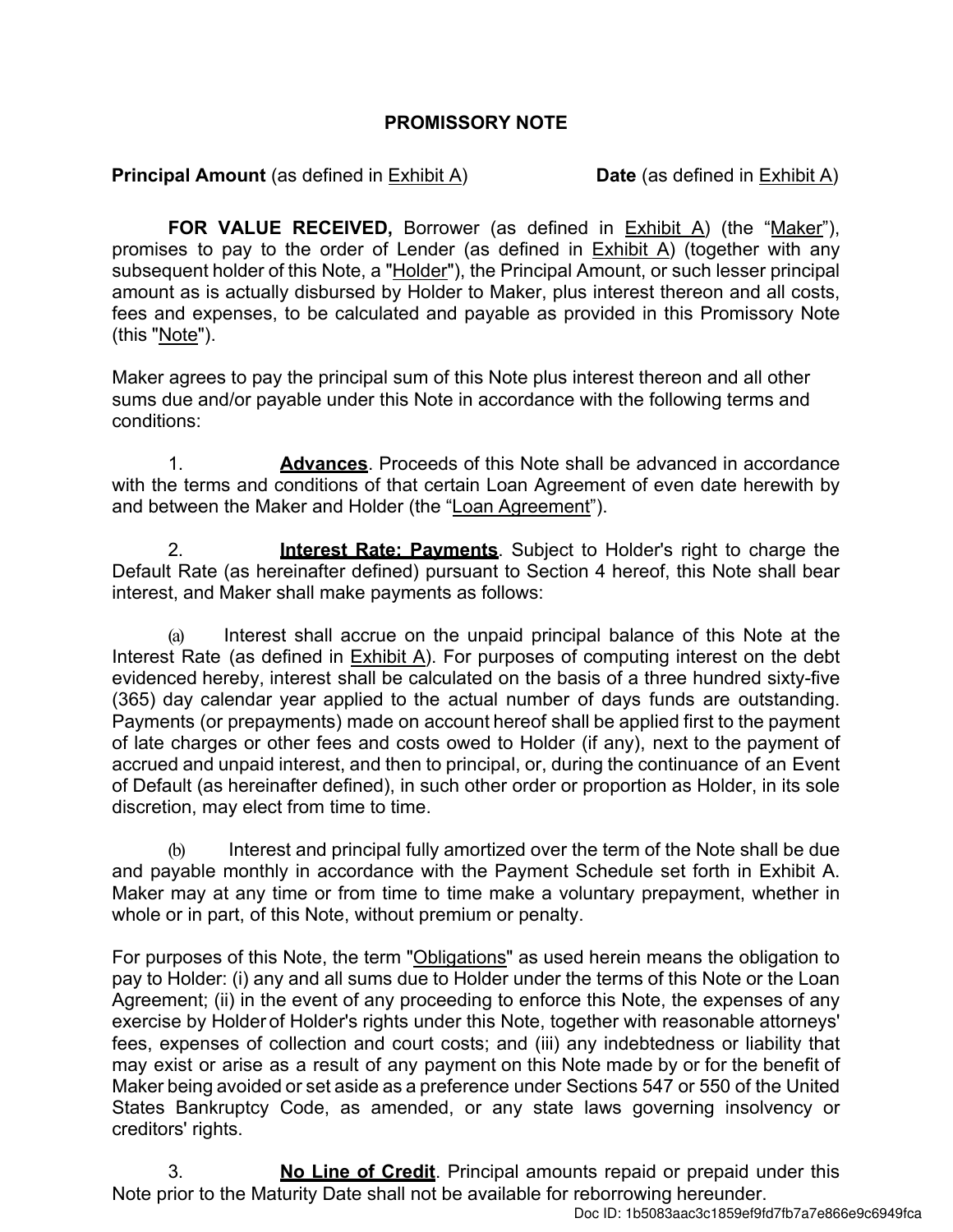4. **Event of Default; Default Interest; Late Charge**. The occurrence of an Event of Default under the Loan Agreement shall constitute an event of default (an "Event of Default") hereunder, and shall entitle Holder to exercise Holder's rights and remedies under this Note, the Loan Agreement, at law, in equity or otherwise.

On the occurrence of an Event of Default: (a) the Obligations shall become immediately due and payable and Holder may accelerate and call due the unpaid principal balance of the Note, and all accrued interest and other sums due hereunder as of the date of the Event of Default; (b) Holder may exercise any rights and remedies available to Holder under the terms of the Loan Agreement, at law, in equity or otherwise; and (c) the Obligations shall bear interest at a per annum interest rate equal to the lesser of (i) the Maximum Amount (as defined in Section 9 hereof) and (ii) the Interest Rate plus five percent (5%) (the "Default Rate"). If Maker fails to pay any sums due under this Note or the Loan Agreement on the date when the same is due, Maker shall pay to Holder on demand a late charge on such sum in an amount equal to the lesser of (i) five percent (5%) of such unpaid amount, and (ii) the maximum late charge permitted to be charged under the laws of the State of New York (a "Late Charge"). Maker will also pay to Holder, after an Event of Default occurs, in addition to the amount due and any Late Charges, all reasonable costs of collecting or attempting to collect this Note or the Loan Agreement, including, without limitation, court costs and reasonable attorneys' fees (including reasonable attorneys' fees on any appeal by either Maker or Holder and in any bankruptcy proceedings).

5. **Prepayment**. There shall be no prepayment fee for any prepayments made under this Note. Maker may prepay all or part of the principal of this Note at any time.

## 6. **Method and Place of Payments; Application of Payments; Maker Obligations Absolute**.

(a) Except as otherwise specifically provided herein, all payments under this Note and the Loan Agreement shall be made to Holder on the date when due and shall be made in lawful money of the United States of America.

(b) Except as specifically set forth in this Note or the Loan Agreement, all sums payable by Maker under this Note or the Loan Agreement shall be paid without notice, demand, counterclaim (other than mandatory counterclaims), setoff, deduction or defense and without abatement, suspension, deferment, diminution or reduction.

7. **Waivers**. With respect to the amounts due pursuant to this Note or the Loan Agreement, Maker waives the following: (a) all rights of exemption of property from levy or sale under execution or other process for the collection of debts under the Constitution or laws of the United States or any State or jurisdiction thereof; (b) demand, presentment, protest, notice of dishonor, notice of nonpayment, notice of protest, notice of intent to accelerate, notice of acceleration, suit against any party, diligence in collection of this Note, and all other requirements necessary to enforce this Note except for notices required by Governmental Authorities (as hereinafter defined) and notices required by this Note or the Loan Agreement (if any); and (c) any further receipt by Holder or acknowledgment by Holder of any collateral now or hereafter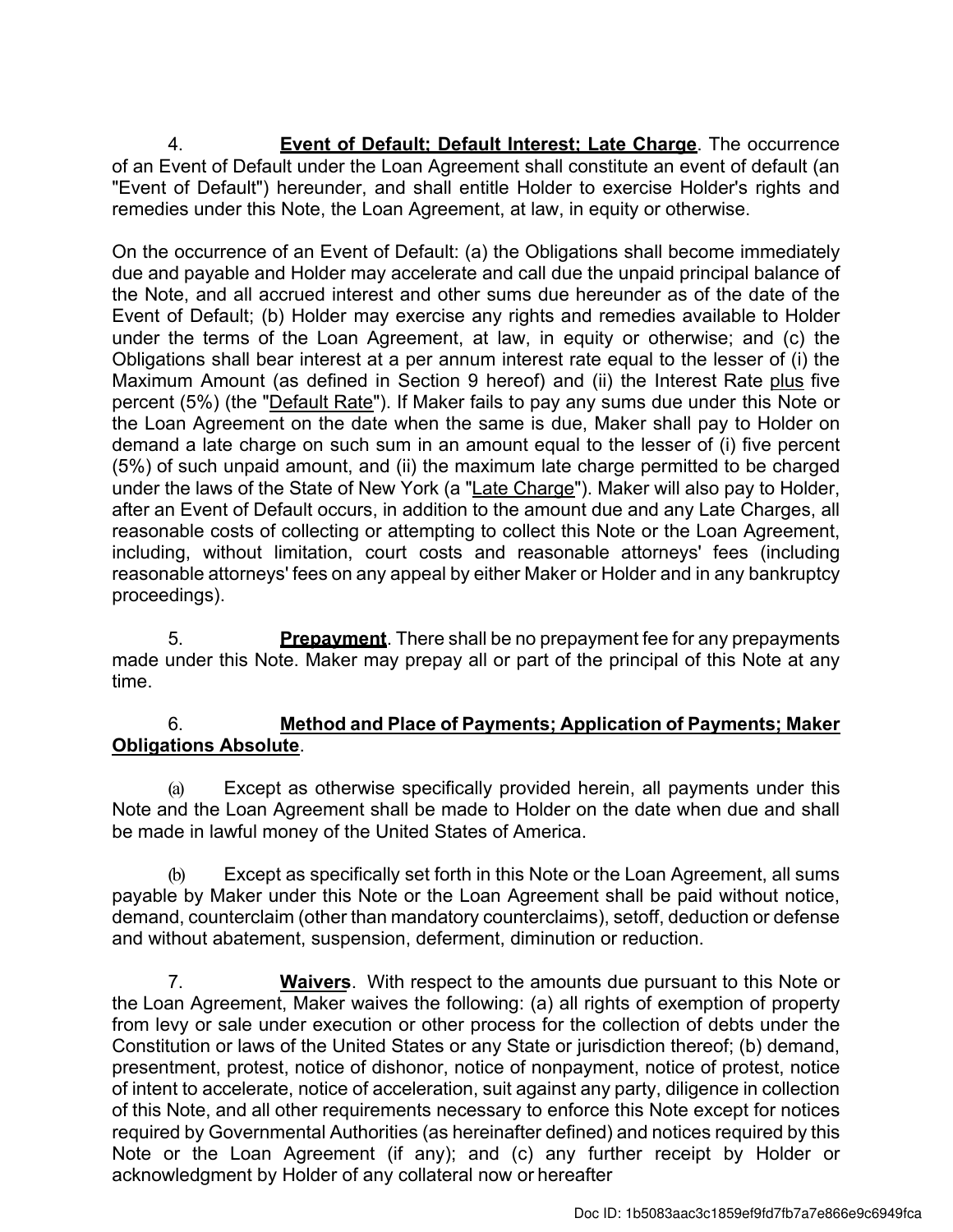deposited as security for this Note (if any). Borrower further severally agrees that discharge or release of any party who is or may be liable to Lender for the indebtedness represented hereby, or the release of any collateral directly or indirectly securing repayment hereof, shall not have the effect of releasing any other party or parties, who shall remain liable to Lender, or of releasing any other collateral that is not expressly released by Lender. Borrower additionally agrees that Lender's acceptance of payment other than in accordance with the terms of this Note, or Lender's subsequent agreement to extend or modify such repayment terms, or Lender's failure or delay in exercising any rights or remedies granted to Lender, shall likewise not have the effect of releasing Borrower or any other party or parties from their respective obligations to Lender, or of releasing any collateral that directly or indirectly secures repayment hereof. In addition, any failure or delay on the part of Lender to exercise any of the rights and remedies granted to Lender shall not have the effect of waiving any of Lender's rights and remedies. Any partial exercise of any rights and/or remedies granted to Lender shall furthermore not be construed as a waiver of any other rights and remedies; it being Borrower's intent and agreement that Lender's rights and remedies shall be cumulative in nature. Borrower further agrees that, should any default event occur or exist under this Note, any waiver or forbearance on the part of Lender to pursue the rights and remedies available to Lender, shall be binding upon Lender only to the extent that Lender specifically agrees to any such waiver or forbearance in writing. A waiver or forbearance on the part of Lender as to one default event shall not be construed as a waiver or forbearance as to any other default. Borrower further agrees that any late charges provided for under this Note will not be charges for deferral of time for payment and will not and are not intended to compensate Lender for a grace or cure period, and no such deferral, grace or cure period has or will be granted to Borrower in return for the imposition of any late charge. Borrower recognizes that Borrower's failure to make timely payment of amounts due under this Note will result in damages to Lender, including but not limited to Lender's loss of the use of amounts due, and Borrower agrees that any late charges imposed by Lender hereunder will represent reasonable compensation to Lender for such damages. For purposes of this Note, "Governmental Authorities" means national, federal, state, regional or local government, or any other political subdivision of any of the foregoing, in each case with jurisdiction over Maker, or any Person with jurisdiction over Maker. "Person" shall mean any individual, corporation, partnership, limited liability company, association, joint-stock company, trust, unincorporated organization, court or government or political subdivision or agency thereof.

**Usury Savings Clause**. This Note and the Loan Agreement are subject to the express condition that at no time shall Maker be obligated or required to pay interest on the Obligations at a rate which could subject Holder to either civil or criminal liability as a result of being in excess of the maximum rate of interest designated by applicable laws relating to payment of interest and usury (the "Maximum Amount"). If, by the terms of this Note or the Loan Agreement, Maker is at any time required or obligated to pay interest on the Obligations at a rate in excess of the Maximum Amount, the interest rate shall be deemed to be immediately reduced to the Maximum Amount and all previous payments in excess of the Maximum Amount shall be deemed to have been payments in reduction of principal and not on account of the interest due hereunder. All sums paid or agreed to be paid to Holder for the use, forbearance or detention of the sums due under this Note, shall, to the extent permitted by applicable law, be amortized, prorated, allocated and spread throughout the full stated term of this Note until payment in full so that the rate or amount of interest on account of this Note does not exceed the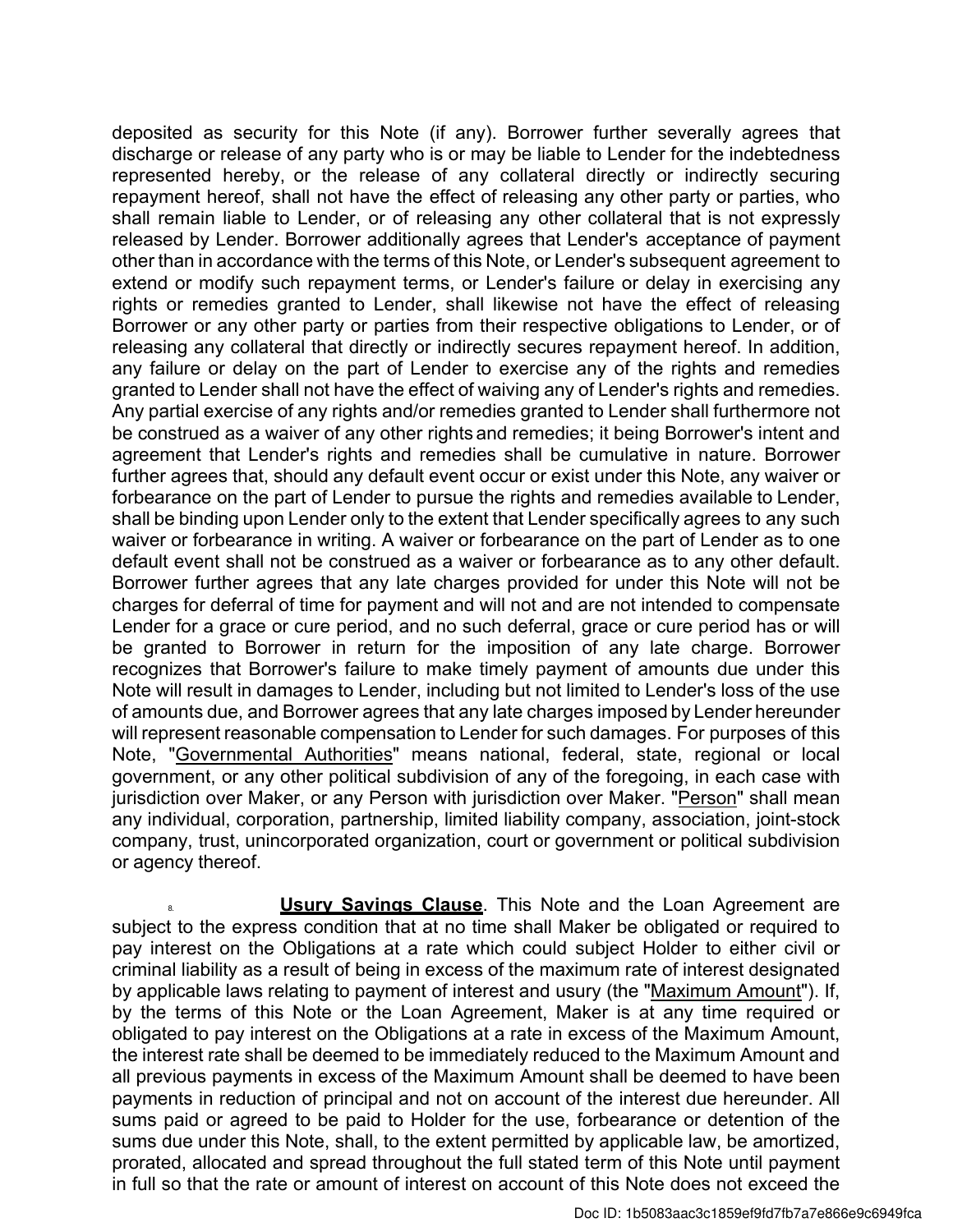Maximum Amount from time to time in effect and applicable to this Note for so long as this Note is outstanding.

9. **Modifications; Remedies Cumulative; Setoffs**. Holder shall not by any act, delay, omission or otherwise be deemed to have modified, amended, waived, extended, discharged or terminated any of its rights or remedies, and no modification, amendment, waiver, extension, discharge or termination of any kind shall be valid unless in writing and signed by Holder and Maker. All rights and remedies of Holder under the terms of this Note and applicable statutes or rules of law shall be cumulative and may be exercised successively or concurrently. Maker agrees that there are no defenses, equities or setoffs with respect to the obligations set forth herein as of the date hereof, and to the extent any such defenses, equities or setoffs may exist, the same are hereby expressly released, forgiven, waived and forever discharged.

10. **Severability**. Wherever possible, each provision of this Note shall be interpreted in such manner as to be effective and valid under applicable Legal Requirements (as hereinafter defined), but if any provision of this Note shall be prohibited by or invalid under applicable Legal Requirements, such provision shall be ineffective to the extent of such prohibition or invalidity, without invalidating the remainder of such provision or the remaining provisions of this Note. For purposes of this Note, "Legal Requirements" means all ordinances, statutes, rules, regulations, orders, injunctions, writs, judgments or decrees of Governmental Authorities or any court or similar entity affecting the Maker, or this Note.

11. **Notices**. All notices sent in connection with this Note shall be given in accordance with the terms and conditions of the Loan Agreement.

12. **Governing Law**. This Agreement and any claim, controversy or dispute arising under or related to this Agreement shall be governed by and construed in accordance with the laws of the State of New York, United States of America, without reference to conflicts of law principles.

13. **Venue**. Maker hereby consents and submits to the exclusive jurisdiction and venue of any local or federal court sitting in the State of New York, United States of America, with respect to any legal action or proceeding arising with respect to this Note and waives all objections which it may have to such jurisdiction and venue.

**14. Waiver of Jury Trial. MAKER, TO THE FULLEST EXTENT THAT IT MAY LAWFULLY DO SO, WAIVES TRIAL BY JURY IN ANY ACTION OR PROCEEDING, INCLUDING, WITHOUT LIMITATION, ANY TORT ACTION, BROUGHT BY EITHER PARTY HERETO WITH RESPECT TO THIS NOTE OR THE LOAN AGREEMENT. MAKER AGREES THAT THE HOLDER MAY FILE A COPY OF THIS WAIVER WITH ANY COURT AS WRITTEN EVIDENCE OF THE KNOWING, VOLUNTARY AND BARGAINED AGREEMENT OF THE MAKER: (1) TO WAIVE ITS RIGHT TO TRIAL BY JURY AND (2) THAT ANY DISPUTE OR CONTROVERSY WHATSOEVER BETWEEN MAKER AND HOLDER SHALL INSTEAD BE TRIED IN A COURT OF COMPETENT JURISDICTION BY A JUDGE SITTING WITHOUT A JURY.** 

15. **Binding Obligation**. Maker shall not assign or otherwise transfer this Note or its obligations hereunder without Holder's prior written consent in its sole and absolute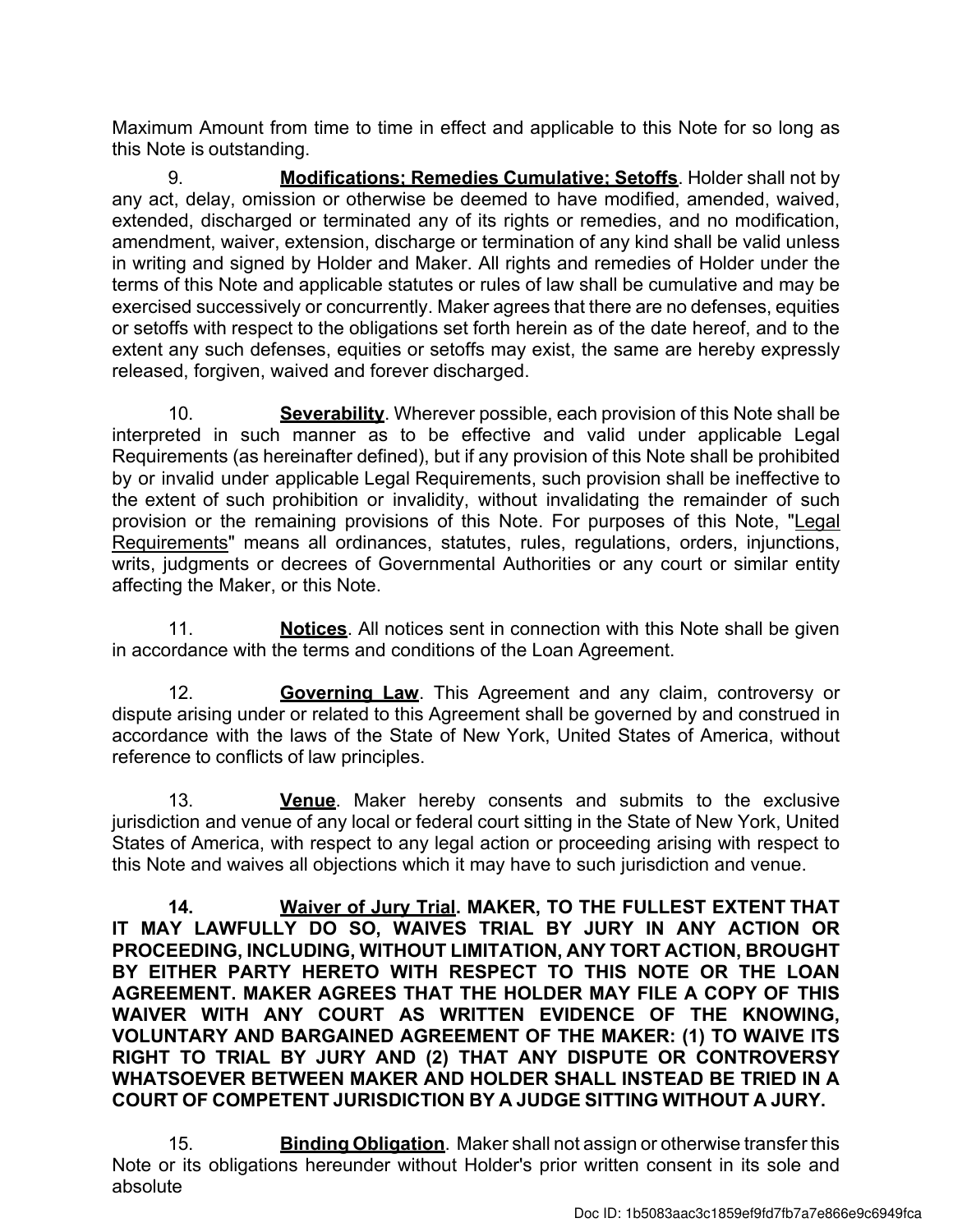discretion. This Note shall be binding on and shall inure to the benefit of the parties and their respective successors and permitted assigns.

16. **Final Agreement**. This Note contains the final and entire agreement and understanding of the parties, and any terms and conditions not set forth in this Note are not a part of this Note and the understanding of the parties hereto.

17. **Time of Essence**. Time is of the essence to this Note.

18. **Invalidity**. If any provision or part of any provision of this Note shall for any reason be held invalid, illegal or unenforceable in any respect, such invalidity, illegality or unenforceability shall not affect any other provision or the remaining part of any effective provision of this Note and this Note shall be construed as if such invalid, illegal or unenforceable provision or part thereof had never been contained herein, but only to the extent of its invalidity, illegality or unenforceability.

19. **Sales and Assignments**. Holder may assign, sell, securitize, participate, pledge and/or otherwise transfer all or any portion of Holder's right, title and interest in, to and under this Note and/or the Loan Agreement in one or more transactions.

20. **Commercial Purpose**. Maker represents and warrants that the loan evidenced by this Note was made and transacted solely for the purpose of carrying on a business or an investment in real estate and that the obligation evidenced by this Note is an exempted transaction under the Truth in Lending Act, as amended.

21. **Days**. Unless otherwise stated, as reference herein, and in the Loan Agreement, "day" shall mean a calendar day. Where used herein, and in the Loan Agreement, "Business Day" means any day that is not a Saturday, a Sunday or a day on which banks under the laws of the State of New York are authorized or required to be closed.

22. **Joint and Several Liability**. If there is more than one Borrower executing this Note below, the obligations and covenants of each Borrower shall be joint and several.

EACH OF THE UNDERSIGNED HEREBY VOLUNTARILY, INTELLIGENTLY AND KNOWINGLY EMPOWERS THE PROTHONOTARY OR ANY ATTORNEY OR ANY COURT OF RECORD TO APPEAR FOR THE UNDERSIGNED AND TO CONFESS JUDGMENT AS OFTEN AS NECESSARY FOR THE PRINCIPAL AMOUNT OF THIS NOTE AND SOME OR ALL OTHER AMOUNTS DUE UNDER THIS NOTE, INCLUDING WITHOUT LIMITATION INTEREST, LATE CHARGES, COSTS OF SUIT, AND AN ATTORNEY'S COMMISSION EQUAL TO 10% OF THE TOTAL OF ALL SUCH AMOUNTS, BUT NOT LESS THAN \$500.00, AND EACH OF THE UNDERSIGNED HEREBY RELEASES ALL ERRORS OR DEFECTS IN ANY SUCH ACTION AND THE ENTRY OF ANY SUCH JUDGMENT, AND WAIVES ALL LAWS EXEMPTING REAL OR PERSONAL PROPERTY FROM EXECUTION.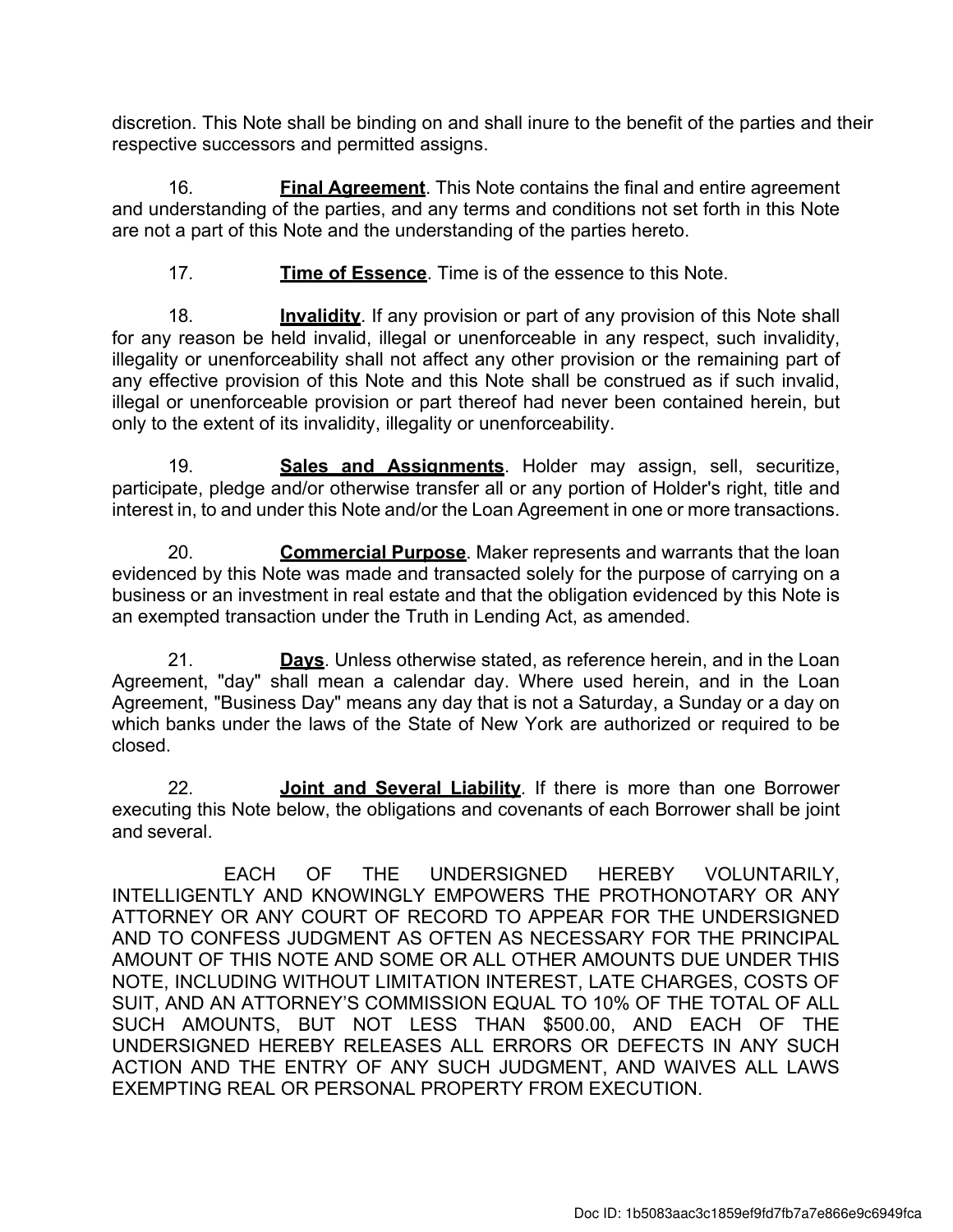IN WITNESS WHEREOF, Maker has executed this Note under seal as of the date first above written.

MAKER:

Pyp  $By:$ 

Name: Bryan donovan Title: Owner Date: 06 / 30 / 2020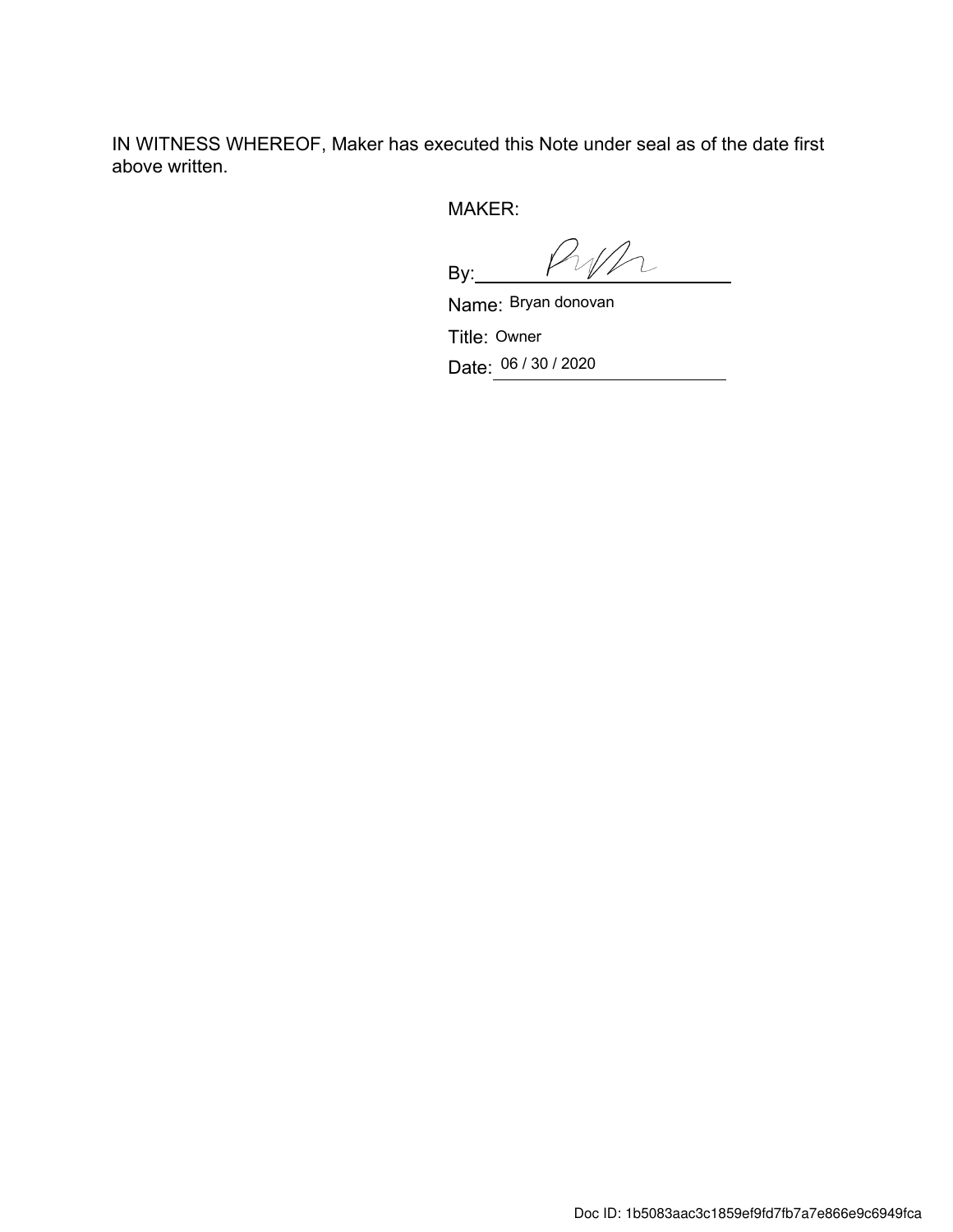## **EXHIBIT A**

## DEFINED TERMS

| "Authorized Person"            | means | Bryan and Brittany Donavan                                                                                                                                                                                                                                                                                  |
|--------------------------------|-------|-------------------------------------------------------------------------------------------------------------------------------------------------------------------------------------------------------------------------------------------------------------------------------------------------------------|
| "Borrower"                     | means | Horse Shoe Ranch LLC                                                                                                                                                                                                                                                                                        |
| "Borrower Contact Information" | means | Horse Shoe Ranch LLC<br>3486 Willow Street<br>Lancaster, PA 17584<br>horseshoeranchpa@gmail.com<br>717-514-4646                                                                                                                                                                                             |
| "Borrower Entity Type"         | means | <b>Limited Liability Company</b>                                                                                                                                                                                                                                                                            |
| "Borrower Jurisdiction"        | means | Commonwealth of Pennsylvania                                                                                                                                                                                                                                                                                |
| "Business Purpose"             | means | Farm store and other agricultural investments                                                                                                                                                                                                                                                               |
| "Disbursement Schedule"        | means | Lender shall advance the Principal Amount of<br>the Loan on the Effective Date.                                                                                                                                                                                                                             |
| "Effective Date"               | means | June 24, 2020                                                                                                                                                                                                                                                                                               |
| "Interest Rate"                | means | 8.0%                                                                                                                                                                                                                                                                                                        |
| "Lender"                       | means | Steward Lending LLC, a New York limited<br>liability company, having an address at 228<br>Park Ave S #83098, New York, NY 10003                                                                                                                                                                             |
| "Lender Contact Information"   |       | <b>Steward Lending LLC</b><br>228 Park Ave S #83098<br>New York, NY 10003<br>lending@gosteward.com<br>(503) 868-0400                                                                                                                                                                                        |
| "Maturity Date"                | means | July 15, 2025                                                                                                                                                                                                                                                                                               |
| "Origination Fee"              | means | 2.0% of the Principal Amount                                                                                                                                                                                                                                                                                |
| "Payment Schedule"             | means | The first payment shall be due and payable on<br>the first 15 <sup>th</sup> day of the calendar month<br>following ninety (90) days from the Date, and<br>thereafter on the 15 <sup>th</sup> day of each month, until<br>Borrower has made payment of all Obligations<br>pursuant to the terms of the Note. |
| "Principal Amount"             | means | \$<br>(Between \$5,000 to \$25,000, to be finalized at<br>settlement of the loan)                                                                                                                                                                                                                           |